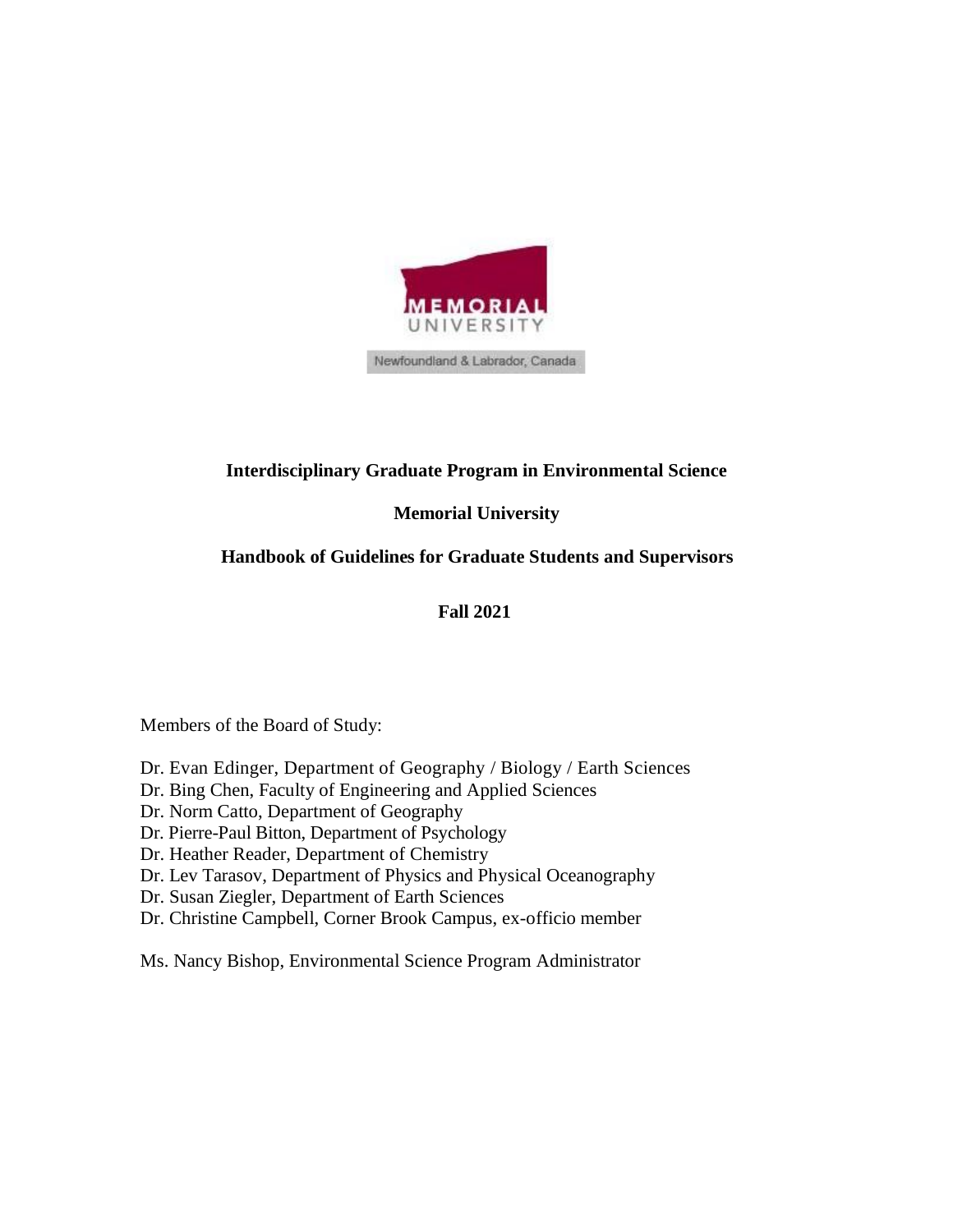|  | <b>Table of Contents</b> |
|--|--------------------------|
|--|--------------------------|

|                                                                                                                                                                                                                                                               | Page |
|---------------------------------------------------------------------------------------------------------------------------------------------------------------------------------------------------------------------------------------------------------------|------|
|                                                                                                                                                                                                                                                               | 4    |
| B. Graduate degrees offered in Environmental Science<br>Master of Environmental Science, MEnvSci<br>MSc (Environmental Science)<br>PhD (Environmental Science)                                                                                                | 5    |
| 1. Application procedure<br>2. Minimum academic requirements<br>3. Recommendation for admission<br>4. Acceptance<br>5. Fees and payment plans                                                                                                                 | 5    |
| 1. General principles of SGS fellowships<br>2. Teaching assistantships<br>3. Minimum financial support of MSc and PhD students                                                                                                                                | 7    |
| E. Academic requirements for completing the degree<br>1. Coursework and research<br>2. Duration of program<br>3. Leave of absence<br>4. Withdrawal<br>5. Changes in program of study<br>6. Transfer from MSc to PhD<br>7. Comprehensive examination procedure | 9    |
|                                                                                                                                                                                                                                                               | 14   |
|                                                                                                                                                                                                                                                               | 14   |
| 1. Board of Study<br>2. Program Chair<br>3. Program Administrator<br>4. Student Supervisory Committee<br>5. Annual Supervisory Report<br>6. Advice to graduate students<br>7. Office space for Environmental Science Graduate Students                        | 16   |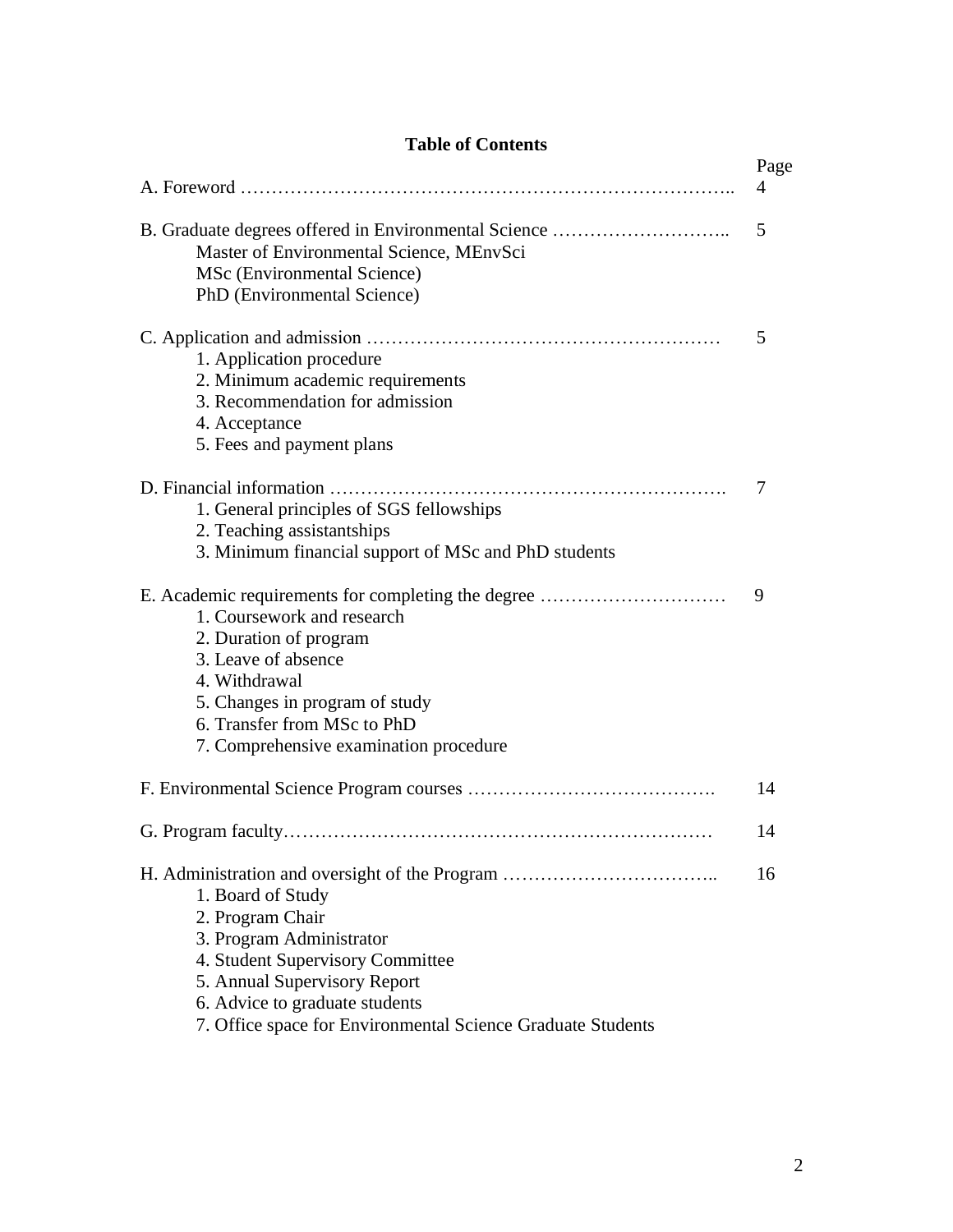| Appendix A – Scholarships, Travel Funds and Convocation Awards  19 |  |
|--------------------------------------------------------------------|--|
|                                                                    |  |
| Appendix C – Submission of Thesis or Project Report, Review        |  |
|                                                                    |  |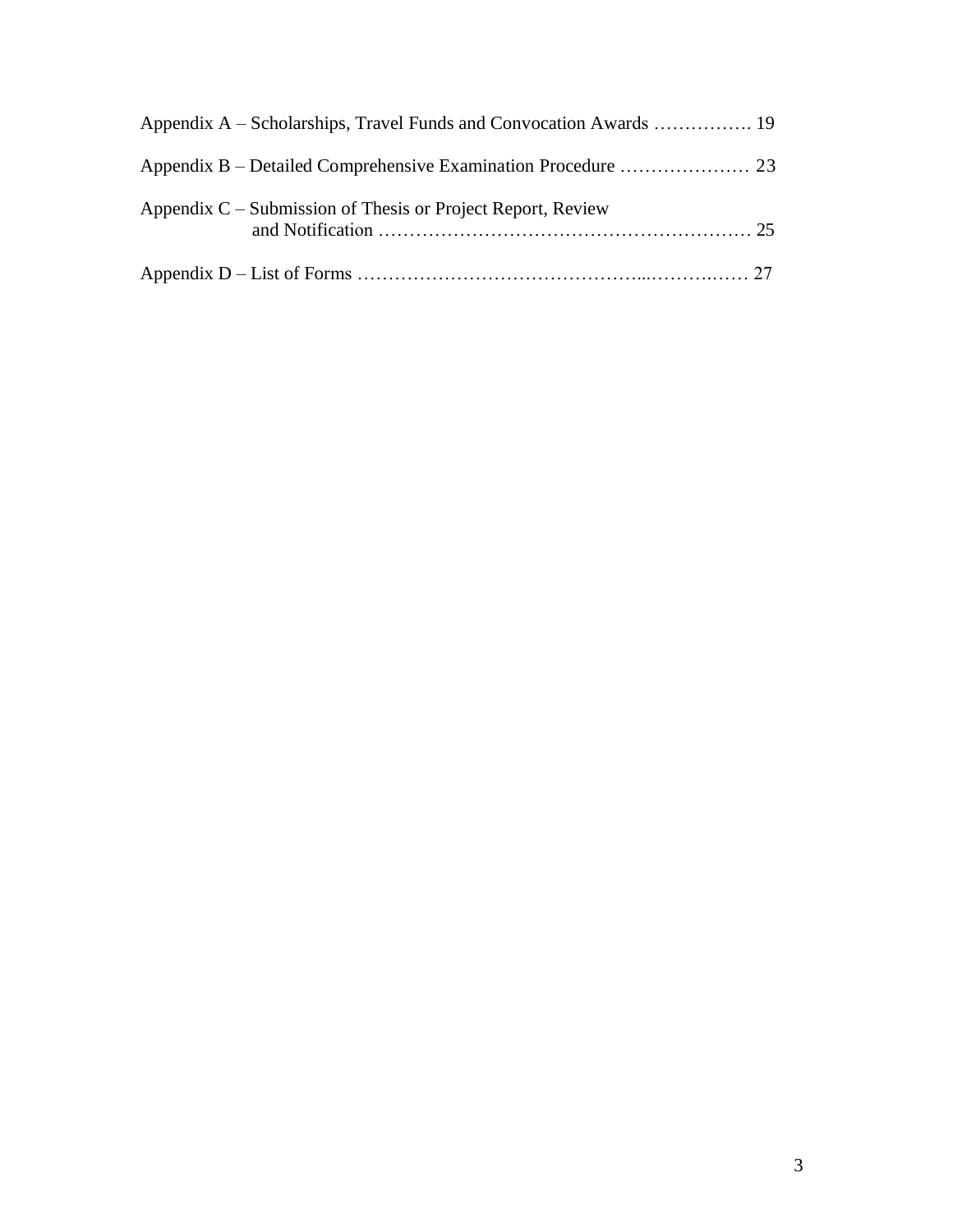### **A. Foreword**

Welcome to the Interdisciplinary Graduate Program in Environmental Science at Memorial University (MUN) in St. John's, Newfoundland and Labrador. The Canadian Province of Newfoundland and Labrador has relatively pristine boreal and sub-arctic terrestrial and marine environments. With natural resource developments currently taking place both offshore and onshore, there are many opportunities for research by Environmental Science graduate students. The rugged coastal landscape of the province offers a bounty for the spirit.

Professors at Memorial University are conducting Tri-Council (Canadian Institutes of Health Research, Natural Sciences and Engineering Research Council of Canada, Social Sciences and Humanities Research Council), Natural Resources Canada and provincially funded research on environmental issues, and training undergraduate and graduate students in environmental science. The Interdisciplinary Graduate Program in Environmental Science encompasses studies within a wide range of disciplines in the Faculty of Science, the Faculty of Humanities and Social Sciences, the Faculty of Medicine, and the Faculty of Engineering and Applied Sciences.

This Handbook of Guidelines for Graduate Students and Supervisors presents a general outline of the administrative requirements of the Environmental Science Program, as well as other information that will be useful for students and supervisors. Standardized forms that must be completed by students in the program are listed in Appendix D.

Please note: These guidelines are only a summary of the official regulations and procedures published in the Memorial University Calendar, available on the Memorial University website, [http://www.mun.ca/regoff/calendar/.](http://www.mun.ca/regoff/calendar/)

Other important web sites: Memorial University School of Graduate Studies,<http://www.mun.ca/sgs> Guidelines for Formatting Theses and Reports: [http://www.mun.ca/sgs/go/guid\\_policies/Guidelines\\_Theses\\_and\\_Reports.pdf](http://www.mun.ca/sgs/go/guid_policies/Guidelines_Theses_and_Reports.pdf) Biology Graduate Student Association,<http://www.mun.ca/biology/bgsa/> University Directory for phone and e-mail, [http://www.mun.ca/people\\_departments/a\\_z\\_listing.php](http://www.mun.ca/people_departments/a_z_listing.php)

Program Administrator Contact:

Ms. Nancy Bishop Office of the Dean of Science Memorial University of Newfoundland St. John's, NL A1C 5X7 em[ail: nlbishop@mun.ca](mailto:gkenny@mun.ca) Phone number: 709-864-3414; Fax number: 709-864-3316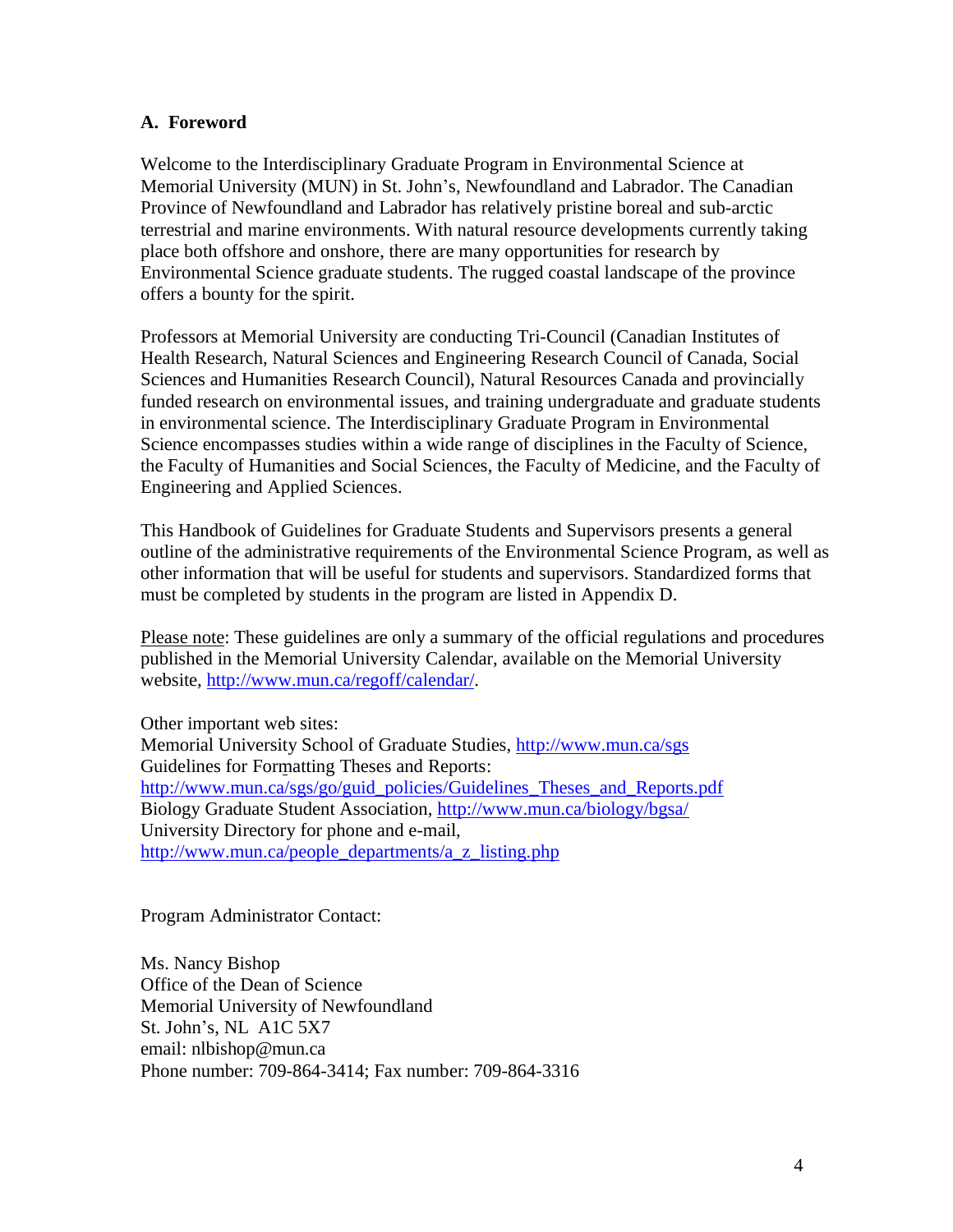### **B. Graduate degrees offered in Environmental Science**

The Environmental Science Program, described at its website <http://www.mun.ca/science/graduate/interdisciplinary/envs/> offers three graduate degrees:

> **MEnvSci** – course-based Masters of Environmental Science **MSc** – thesis-based Masters of Science (Environmental Science) **PhD** – dissertation-based Doctor of Philosophy (Environmental Science)

Acceptance into these programs requires the approval of the Dean of Graduate Studies at Memorial University, following recommendation from the Board of Study.

The MEnvSci MSc and PhD degrees are offered through part-time or full-time study.

The MEnvSci degree requires the successful completion of course work and a project report. Students are only accepted for a fall intake. The program is offered with two options:

- $\circ$  Option A: five ENVS courses (15 credit hours), three additional graduate courses (nine credit hours), and a project report (ENVS 6009).
- o Option B: five ENVS courses (15 credit hours), two additional graduate courses (six credit hours), a one-semester work term (ENVS 601W), and a project report (ENVS 6009). Once students are accepted to the MEnvSci program, they can apply for a work term (option B).

Details of the specific requirements for the MEnvSci degree can be found in the University Calendar, [http://www.mun.ca/regoff/calendar/sectionNo=GRAD-1543.](http://www.mun.ca/regoff/calendar/sectionNo%3DGRAD-1543)

The MSc degree requires the successful completion of course work and a research thesis. Details of the specific requirements for the MSc degree can be found in the University Calendar, [http://www.mun.ca/regoff/calendar/sectionNo=GRAD-0277.](http://www.mun.ca/regoff/calendar/sectionNo%3DGRAD-0277)

The PhD degree requires the successful completion of course work, a comprehensive examination, a research dissertation (acceptable to proceed to oral defense) and an oral defense of the dissertation. Details of the specific requirements for the PhD degree can be found in the University Calendar,

[http://www.mun.ca/regoff/calendar/sectionNo=GRAD-4018](http://www.mun.ca/regoff/calendar/sectionNo%3DGRAD-4018)

#### **C. Application and admission C.1 Application procedure**

Admission to the Graduate Environmental Science Program is through application to the Memorial University School of Graduate Studies (SGS),<http://www.mun.ca/become/graduate/apply/>

When the applicant's file at the School of Graduate Studies is complete (application with statement of interest, identified supervisor, grade transcripts, two letters of appraisal,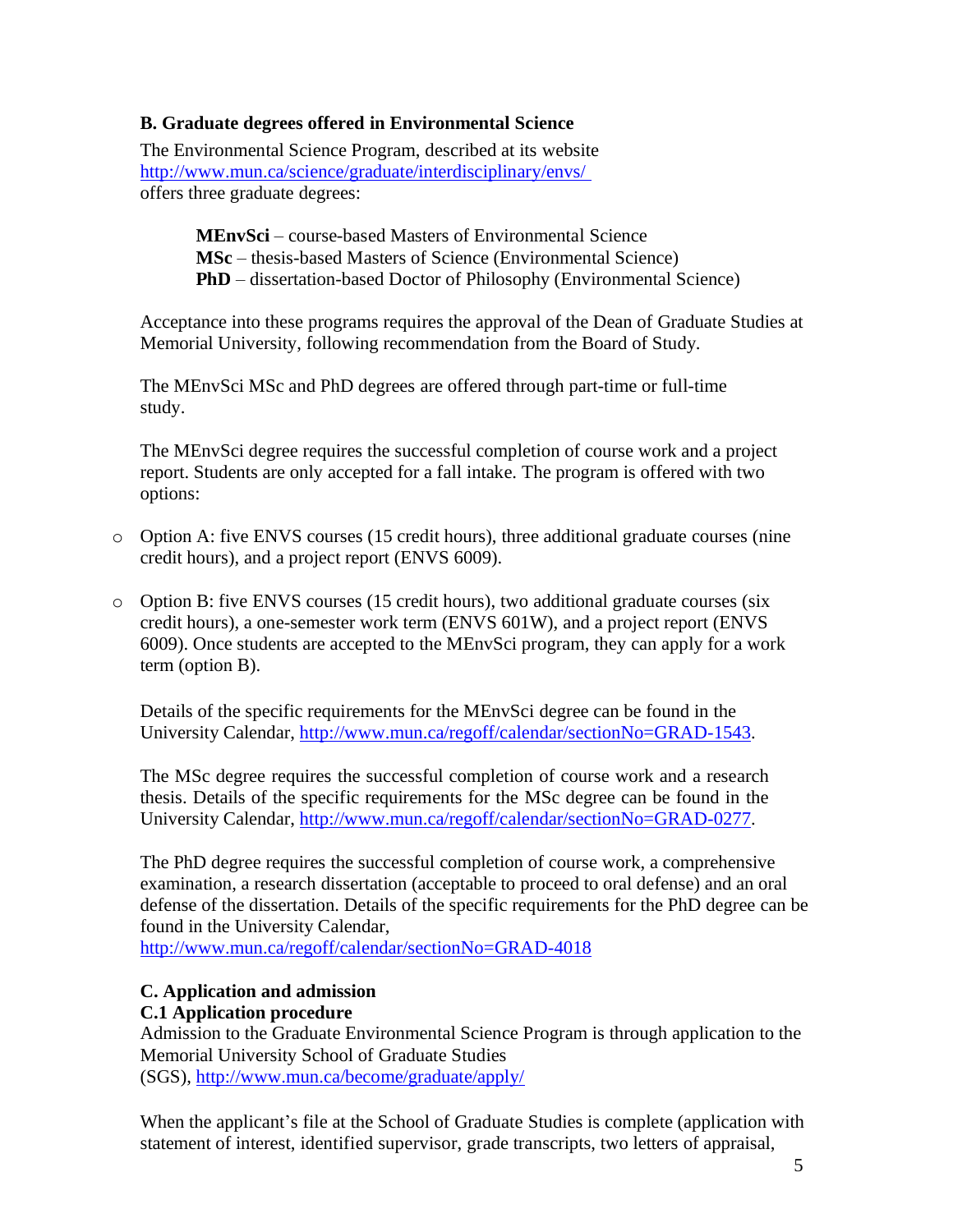proof of English proficiency, etc.), the file is sent to the Environmental Science Program Administrator in the Office of the Dean of Science, for review by the Admissions Committee, composed of members of the Board of Study.

The application deadline is February 1 for a graduate student's program starting in the fall semester. For a student's program starting in the winter semester, the application deadline is April 1.

Late applications may be processed a

#### **C.2 Minimum academic requirements**

Normally, students must have at least a second class (upper) standing undergraduate degree from a recognized university to be admitted to the School of Graduate Studies at Memorial University. Further information can be found in the University calendar, [http://www.mun.ca/regoff/calendar/sectionNo=GRAD-0277.](http://www.mun.ca/regoff/calendar/sectionNo=GRAD-0277)

The minimum academic requirements for the Environmental Science Program are set by the Board of Study.

### **C.3 Recommendation for admission**

The Admissions Committee examines the applicant's file and considers whether: **i.** the applicant has the minimum academic requirements set by the School of Graduate Studies;

**ii.** the applicant has the minimum academic requirements set by the Environmental Science Board of Study (a successful applicant to the MEnvSci or MSc program will normally have a Bachelor's (Honours) degree in Science, Geography, Engineering or Environmental Science with at least second class upper standing, or equivalent. A successful applicant to the PhD program will normally have an MSc degree);

**iii.** a potential supervisor has been identified by the applicant;

**iv.** the letters of reference are supportive of the application;

**v.** the potential supervisor has agreed to provide the necessary resources for research, including funding, laboratory space, and equipment as required; and **vi.** the applicant is eligible for a student stipend and funding is available.

In addition, completion of background coursework or employment experience in the research area of interest by the applicant may be considered.

It is the applicant's responsibility to find a potential supervisor. Faculty members interested in supervising a particular applicant should discuss the applicant's file with the Program Chair. A recommendation by the Admissions Committee is recorded in the applicant's file.

Where agreement is reached between the Admissions Committee and a potential supervisor to recommend acceptance of an applicant for an MSc or PhD program, the faculty member normally asks two other faculty members to serve on a Supervisory Committee. In consultation with the Program Chair, the Supervisory Committee submits to the School of Graduate Studies the Program of Study form (Handbook Appendix D).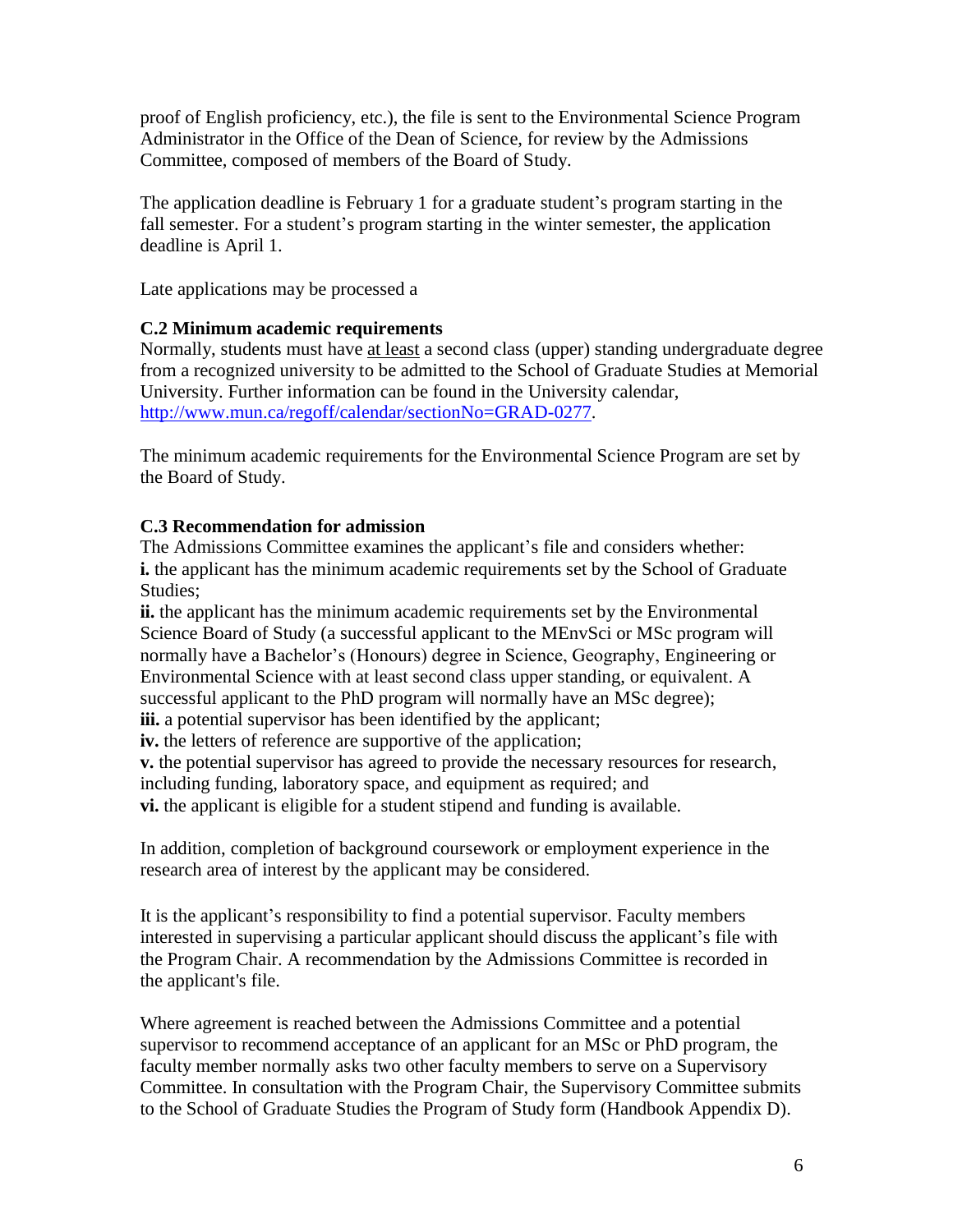For all applicants for either the MEnvSci, MSc, or PhD program, the file is then reviewed by the Dean of the School of Graduate Studies. The final decision on acceptance or rejection rests with the Dean of the School of Graduate Studies.

Applicants for the MEnvSci, MSc, or PhD programs who do not have a potential supervisor will not be accepted into Environmental Science. The Program Chair will notify the School of Graduate Studies that the applicant's file should be closed.

## **C.4 Acceptance**

Following acceptance by the Dean of Graduate Studies, the applicant is sent an official letter of acceptance giving details of the proposed program along with the link to an accept/decline form, which must be returned to the School of Graduate Studies.

## **C.5 Fees and payment plans**

Fees are payable at the time of registration. All graduate students must be registered in each of the three semesters of the academic year throughout the period of their program, until all academic requirements are met and they have been deemed eligible to graduate by the School of Graduate Studies.

## **D. Financial information**

There are a variety of mechanisms by which graduate students can be financially supported. Students may hold external (e.g., NSERC) fellowships, external scholarships, Memorial University scholarships (see Handbook Appendix A) or Memorial University School of Graduate Studies fellowships. Students may earn income from Memorial University teaching assistantships or a work term. Stipends are paid through a supervisor's grants.

Full-time graduate students cannot work more than 24 hours per week at other employment. If a student works more than 24 hours, they are considered to have full-time employment. The student's academic program must be changed from full-time to parttime status using a Change of Program form (see Handbook Appendix D).

MEnvSci students are not eligible for SGS fellowships, but may be eligible to hold particular scholarships, and may receive Memorial University teaching assistantships pending the availability of funds.

A *scholarship* is based on academic performance and is usually awarded to the student with the highest grade point average, while also meeting the other conditions of the scholarship.

A *School of Graduate Studies fellowship* (see Section D.1) may be supplemented by a teaching assistantship. To be eligible for a SGS fellowship upon admission, students holding degrees from North American universities must normally have an overall average of 75% in the last 20 courses completed (including post-baccalaureate courses). Graduate students continuing their program at Memorial University must maintain an average of 75% in their graduate program courses. For details see Student Eligibility Criteria, Section 2 at the SGS website, [https://www.mun.ca/sgs/support\\_guidelines.pdf](https://www.mun.ca/sgs/support_guidelines.pdf)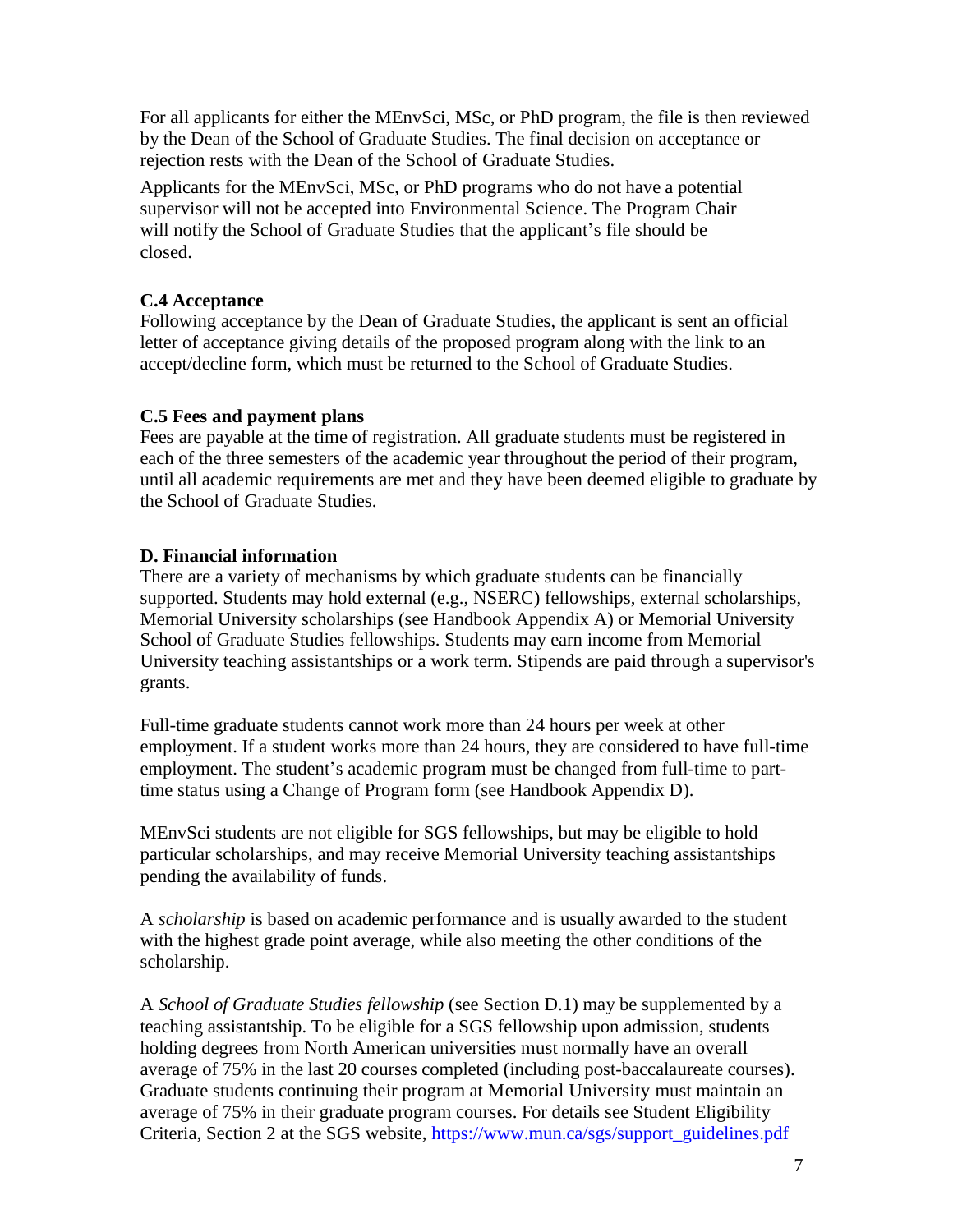An *award* is offered to recognize special achievements or to assist with special projects or travel (see Appendix A). Awards may be given to students with a minimum of clear standing (as defined by the University) and who meet all the other conditions of the award.

Some scholarships and awards may be held for more than one year, but are renewable only if the student maintains scholarship standing. For the majority of the scholarships and awards, students are required to be engaged full-time on their graduate research when they hold the award. However, there are some awards available to part-time students. The student should confirm their eligibility by checking the guidelines for the awarding of School of Graduate Studies fellowships, and other forms of graduate student support which can be found online at the University Calendar website.

### **D.1 General principles of SGS fellowships**

School of Graduate Studies baseline funds for the awarding of SGS fellowships are allocated to academic units at Memorial University by the Dean of Graduate Studies on a fiscal-year (April 1- March 31) basis. Support of graduate students follows the "Guidelines for the Awarding of SGS Fellowships to Graduate Students." [\(http://www.mun.ca/sgs/support\\_guidelines.pdf\)](http://www.mun.ca/sgs/support_guidelines.pdf).

The School of Graduate Studies does not specify minimum levels of financial support for graduate students in various academic units at Memorial University. Individual academic units, including Environmental Science, design funding norms that combine School of Graduate Studies fellowship support with other sources (external or internal scholarship, student stipend paid by the supervisor's grants or contracts, etc.) in order to achieve financial packages that reflect estimated cost of living in St. John's. The policy for using SGS fellowships to support graduate students in the Environmental Science Program is established by the Board of Study.

A recommendation for awarding a SGS fellowship must be forwarded to the School of Graduate Studies for approval and disbursement according to the criteria and procedures below:

**i.** Student eligibility criteria - Students must be registered as full time in a baselinesupported masters or doctoral program in order to receive a School of Graduate Studies fellowship. (Note: MEnvSci students are not eligible for SGS baseline funding.) **ii.** Academic standard - On admission, students holding degrees from North American universities must normally have an overall average of 75% in the last 20 courses attempted (including post baccalaureate courses).

**iii.** Time in program – MSc students must be within the first 24 program-months of the MSc program, excluding any leave period. Ph.D. students must be within the first 48 program-months of the PhD program, excluding any leave period.

A student who was the recipient of an external fellowship or scholarship, and as a result was ineligible for a SGS fellowship (see School of Graduate Studies Fellowship Limitations section at [http://www.mun.ca/sgs/support\\_guidelines.pdf\)](http://www.mun.ca/sgs/support_guidelines.pdf), may be recommended in exceptional circumstances for a SGS fellowship for one semester beyond the periods outlined above.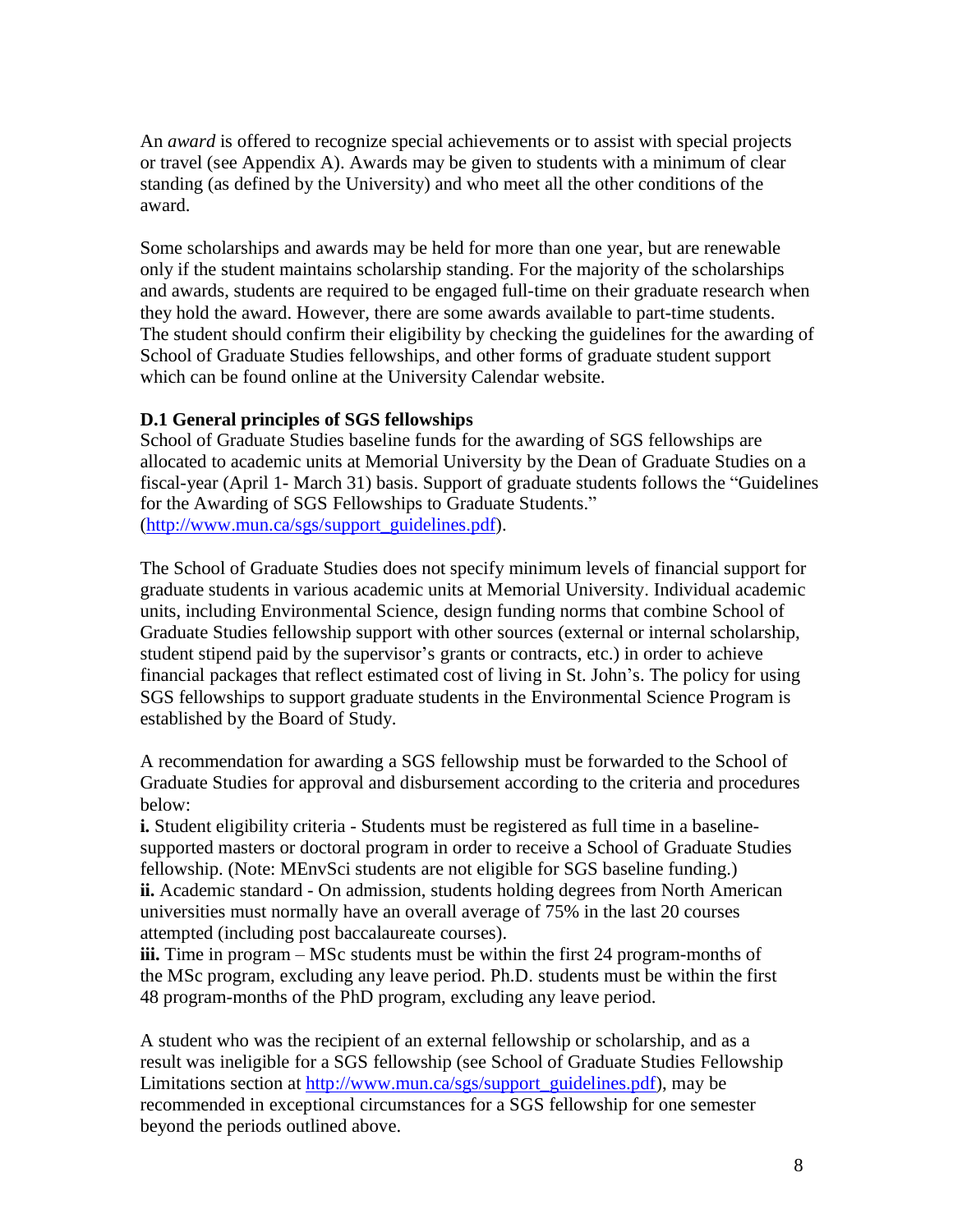### **D.2 Teaching assistantships**

All graduate students (MEnvSci, MSc and PhD students) in the Environmental Science Program can apply in the supervisor's home Department for teaching assistantships, in the same manner as other graduate students in that Department. Students may apply for teaching assistantships which are allocated in units of approximately \$1,333 at present. Each TA unit is typically the teaching of one laboratory slot, plus preparation and marking for one semester (approximately 60 hours). Allocations of up to four TAs per year to a graduate student are permitted. Decisions on the awarding of teaching assistantships rest with the supervisor's home Department.

### **D.3 Minimum financial support of MSc and PhD students in Environmental Science**

Currently, the Board of Study has set \$18,000 (Canadian) per annum as the minimum financial support of an MSc student, and \$20,000 (Canadian) per annum for minimum financial support for a PhD student. This support is sought for two years for the MSc program and four years for the PhD program. However, funding is only guaranteed for one year at a time.

Funding beyond one year is at the discretion of those providing the funds (e.g., supervisor). University fellowship monies terminate after two years for MSc students and after four years for PhD students. In the case of an MSc student who transfers to the PhD program, that student is eligible for fellowship money for a total of five concurrent years.

The Board of Study currently sets **SGS baseline fellowship funding** at \$9,000 (Canadian) per annum for MSc students and \$10,000 (Canadian) per annum for PhD students. The SGS fellowship must be **supplemented** by a student **stipend** provided by the supervisor, in an amount equaling or exceeding the SGS baseline fellowship. A student will not be accepted into any Environmental Science program unless the stipend from the supervisor is confirmed as available by Memorial University financial administration. In the event that a baseline fellowship is not available, a supervisor who wishes to accept a student is responsible for providing funding amounting to the entire required minimum financial support. Admission is not normally offered to self-funded applicants.

#### **E. Academic requirements for completing the degree**

The required graduate courses in Environmental Sciences (see Handbook Section F) are offered on an annual basis. A graduate student should consult with their supervisory committee to determine the elective courses that will be required to complete their graduate program.

All course requirements should normally be completed within one year from the date of first registration in the degree program.

Failure to attain a final passing grade of at least 65% in a graduate course shall lead to termination of a student's program. For full regulations regarding grading, see the University Calendar at

[http://www.mun.ca/regoff/calendar/sectionNo=GRAD-0015#GRAD-0022.](https://www.mun.ca/regoff/calendar/sectionNo=GRAD-0022)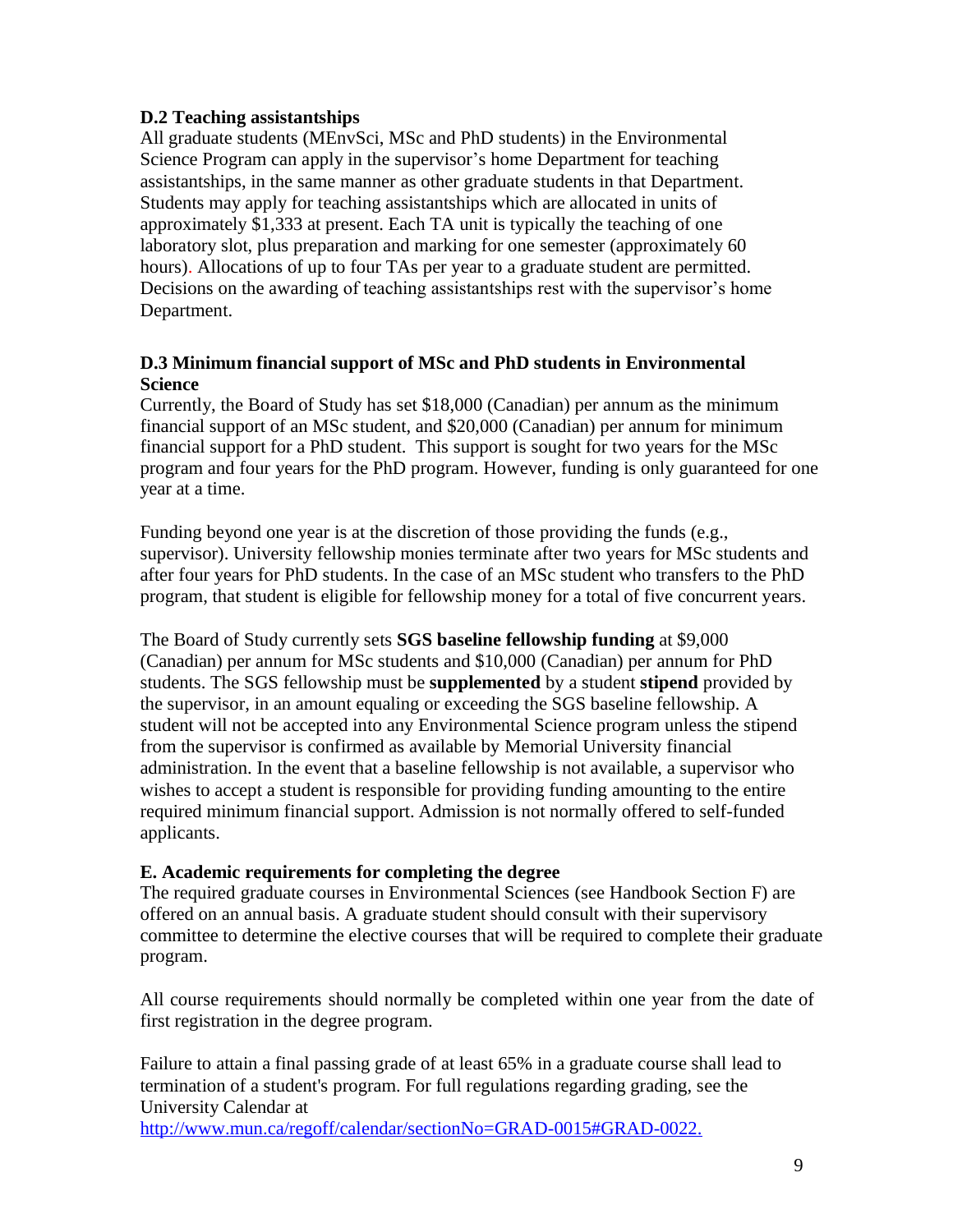## **E.1 Coursework and research**

The **Master of Environmental Science (MEnvSci)** course-based **Option A** requires eight courses and a project report (ENVS 6009). The required courses are:

- ENVS 6000 (Environmental Science and Technology)
- ENVS 6010 (Environmental Seminar)
- plus two courses from: ENVS 6001 (Earth and Ocean Systems) ENVS 6002 (Environmental Chemistry and Toxicology) ENVS 6003 (Applied Ecology)
- plus three graduate courses related to the student's research specialty offered by the Faculty of Science, the Faculty of Humanities and Social Sciences, the Faculty of Medicine or the Faculty of Engineering and Applied Science
- plus ENVS 6009 (Project)

The **project report** provides an opportunity for the student to create an original perspective on a selected environmental issue through the reading of appropriate literature and reinterpretation of other sources of information (e.g., existing data). Normally the project will be multidisciplinary or interdisciplinary in nature. The project report will be equivalent to a review article in a journal, or a consultant's report on a particular environmental issue. Collection of new data from the field or laboratory and analysis of this new data is permitted, but not required for the MEnvSci degree.

The **Master of Environmental Science (MEnvSci)** with work-term **Option B** requires eight courses (one of which is the work term ENVS 601W) and a project report (ENVS 6009). The required courses are:

- ENVS 6000 (Environmental Science and Technology)
- ENVS 6009 (Project)
- ENVS 6010 (Environmental Seminar)
- plus two courses from:

ENVS 6001 (Earth and Ocean Systems)

ENVS 6002 (Environmental Chemistry and Toxicology) ENVS 6003 (Applied Ecology)

- plus two graduate courses related to the student's research specialty offered by the Faculty of Science, the Faculty of Humanities and Social Sciences, the Faculty of Medicine or the Faculty of Engineering and Applied Science
- plus the three credit hour course ENVS 601W (work term).
	- a. ENVS 601W is a paid work term of one semester (12-16 weeks) duration. General management of the work terms is the responsibility of Academic Staff Members in Co-operative Education (ASM-CEs) for the Faculty of Science in consultation with the Program Chair and the student's Supervisor, and an Application Form is required. The ASM-CEs are responsible for recruiting potential employers, organizing competitions for work term employment, arranging student-employer interviews and facilities, counselling and supporting students, and evaluating the work term.
	- b. Work terms are not guaranteed but every effort is made to ensure that appropriate employment is made available.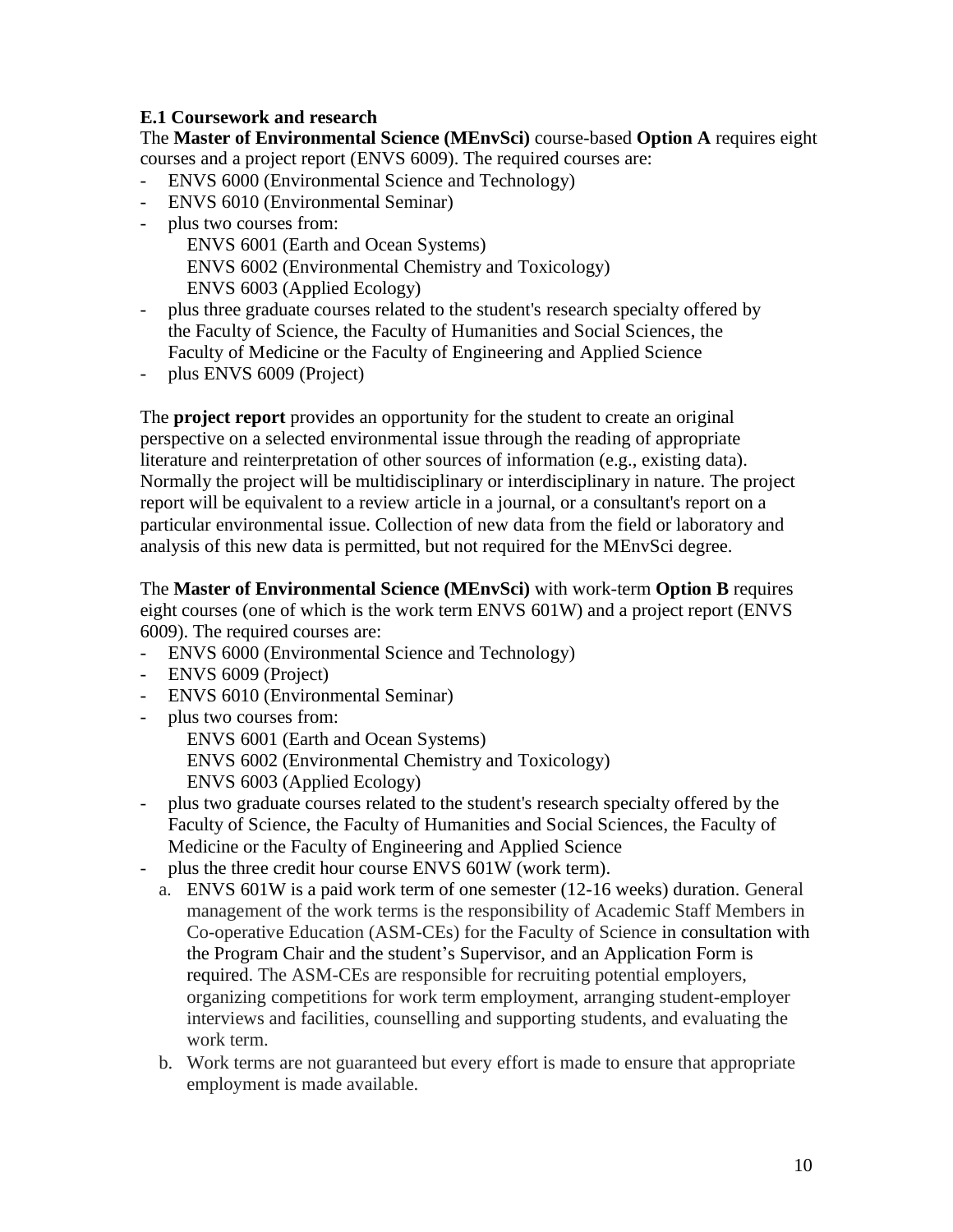- c. A student who is admitted to Option B gives permission to the University to provide a copy of the applicant's resume, university transcript and work term evaluations to potential employers.
- d. A student who has been accepted to Option B may obtain their own work term placement outside the competition. Such employment positions must be confirmed by the employer, and must be approved by the ASM-CE.
- e. Salaries paid to co-operative students are determined by employers based on their internal wage structures.

The on-site employment supervisor and the ASM-CE evaluate the work term based on the student's performance on the job and on a written assignments submitted by the student. The work term experience and the information gathered during the work term may become the foundation for the project report for ENVS 6009 (Project) which is required for the MEnvSci degree. The Program Chair, on the advice of the ASM-CE with input from the on-site employment supervisor, will recommend to the Dean of Graduate Studies a grade of Pass with Distinction, Pass, or Fail. Should a student fail to complete a work term successfully, the student may apply to the Board of Study for a change to the coursebased MEnvSci Option A, or to the thesis-based MSc (Environmental Science).

The **MSc (Environmental Science)** requires four courses and a research thesis**.** The required courses are:

- ENVS 6000 (Environmental Science and Technology)
- ENVS 6010 (Seminar)
- plus one course from:

ENVS 6001 (Earth and Ocean Systems) ENVS 6002 (Environmental Chemistry and Toxicology) ENVS 6003 (Applied Ecology)

plus one graduate course related to the student's research specialty offered by the Faculty of Science, Faculty of Humanities and Social Sciences, Faculty of Medicine or the Faculty of Engineering and Applied Science.

Original field, laboratory or modeling research is required for the MSc degree. The research should be multidisciplinary or interdisciplinary in nature.

The **PhD (Environmental Science)** requires two courses, a research proposal, passing a Comprehensive Examination, and completing a research dissertation.

The required two courses for students entering with a disciplinary MSc are:

- ENVS 6000 (Environmental Science and Technology)
- ENVS 6010 (Environmental Seminar)

The required two courses for students entering with an interdisciplinary MSc are:

- ENVS 6010 (Environmental Seminar)
- plus an in-depth, specialty graduate course offered by the Faculty of Science to broaden the student's perspective.

### **Research Proposal**

Original field, laboratory or modeling research is required for the PhD degree. The research should be multidisciplinary or interdisciplinary in nature. A formal **PhD research proposal** should be written by the student and presented to the supervisory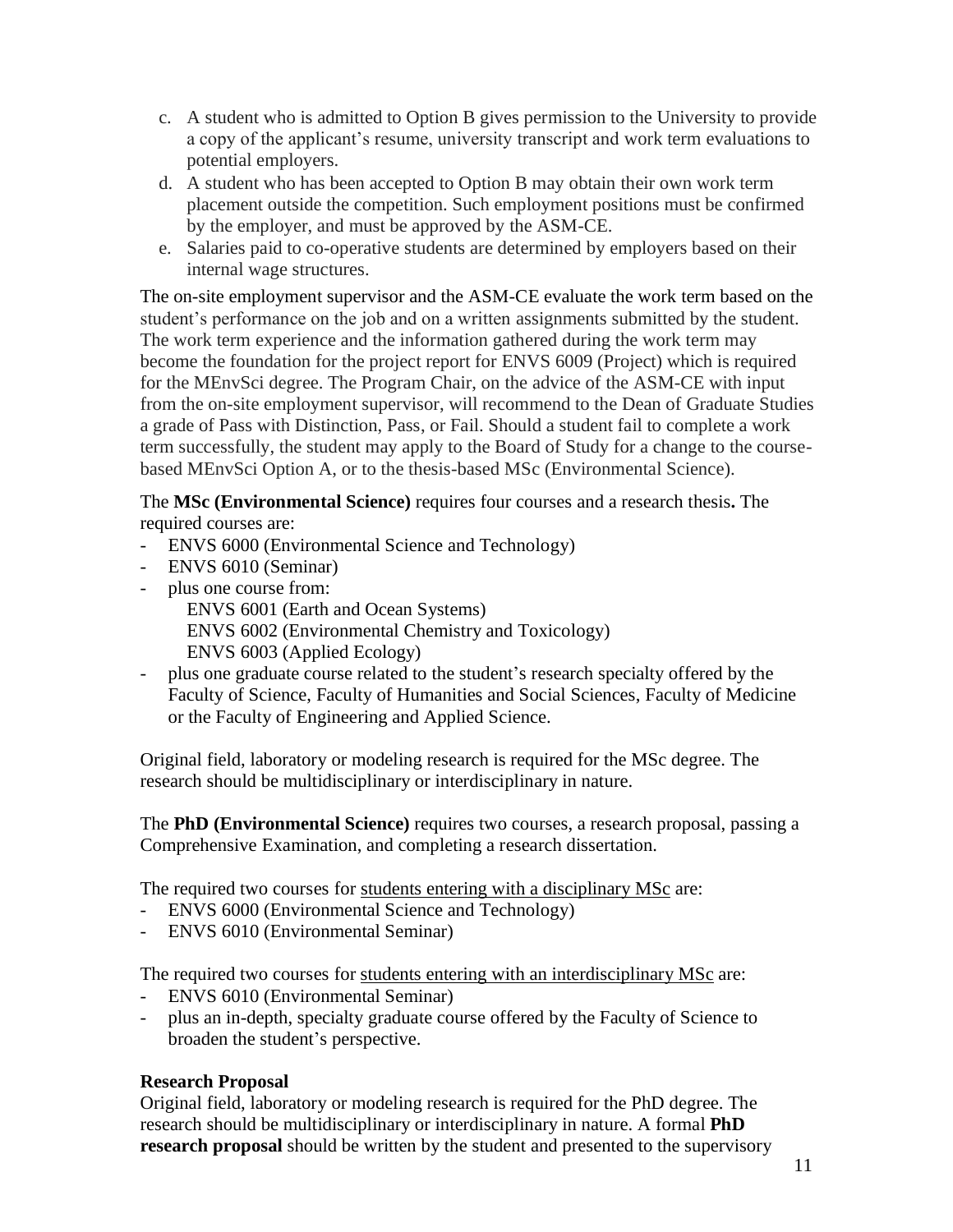committee for approval within the first year of the student's program. The thesis proposal should describe the background to the proposed research, the research questions or objectives, the methods to be followed, the novelty and significance of the research, appropriate time lines, and estimated analytical and field costs. The proposal should be a maximum of 25 pages, double-spaced, plus figures and references.

The **PhD Comprehensive Examination** adheres to the General Regulations of the School of Graduate Studies for Comprehensive Examination procedures, at [http://www.mun.ca/regoff/calendar/sectionNo=GRAD-0024.](http://www.mun.ca/regoff/calendar/sectionNo=GRAD-0024) The exam is both written and oral. The exam will be held no later than the end of the seventh semester of the student's doctoral program. The student must demonstrate a **mastery of the sub-discipline** in their research area (see Handbook Appendix B).

### **E.2 Duration of Program**

The MEnvSci Option A degree in the Environmental Science Program requires the completion of coursework and writing a project report. As the student is not required to conduct original research for the project, it is expected that a MEnvSci Option A student will spend one year (three semesters) completing the degree requirements.

The MEnvSci Option B degree in the Environmental Science Program requires the completion of coursework, a work-term and writing a project report. As the student is required to complete a work-term of one semester duration, it is expected that a MEnvSci Option B student will spend one year and four months (four semesters) completing the degree requirements.

The MSc and PhD degrees in the Environmental Science Program require the completion of coursework, conducting original research, and writing a thesis. It is expected that an MSc student will spend two years (six semesters) completing these requirements and that a PhD student will four years (12 semesters) completing these requirements. The maximum period of study for a student's graduate program (full-time or part-time) at Memorial University is seven years beyond the first registration.

#### **E.3 Leave of Absence**

Graduate students may apply for a Leave of Absence from their graduate programs. A Leave of Absence may be granted for academic reasons (Supervisor absent from the University, courses not offered, equipment failures, etc.), family circumstances (pregnancy, unusual or exceptional family care responsibilities, etc.), employment (relocation, etc.), medical (medical certificate of inability to continue in program) or financial reasons. Information on Leaves of Absence can be found in the University Calendar at [http://www.mun.ca/regoff/calendar/sectionNo=GRAD-0018#GRAD-6509.](http://www.mun.ca/regoff/calendar/sectionNo=GRAD-0018#GRAD-6509)

During a Leave of Absence, the student is not required to register. No fees will be applied and the time granted in the leave is not counted in the period of study. Students are required to apply for a Leave of Absence using the form appropriate for this purpose which can be obtained from Graduate Studies or downloaded from [http://www.mun.ca/sgs/current/general\\_forms.php.](http://www.mun.ca/sgs/current/general_forms.php)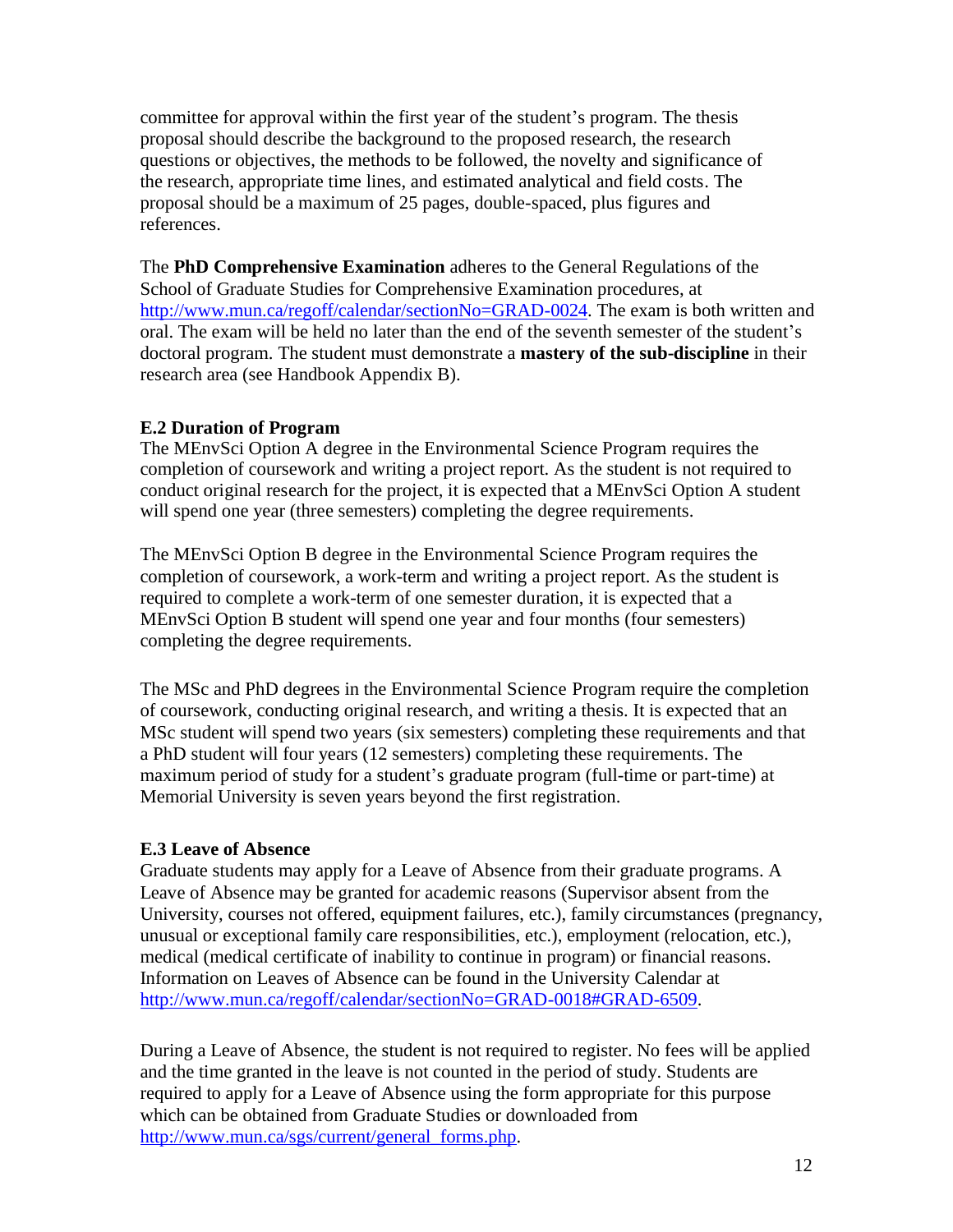## **E.4 Withdrawal**

A student who wishes to withdraw from the Environmental Science Program should notify the Supervisor, the Program Chair and the Program Administrator in writing. The Program Chair will notify the Dean of the School of Graduate Studies.

## **E.5 Changes in Program of Study**

Any proposed change from the Program as detailed in the letter of admission must have the prior approval of the Program Chair and the Dean of the School of Graduate Studies. Forms for this purpose (covering changes in courses to be taken (including "to be decided"), full-time/part-time status, supervisor, supervisory committee members, thesis title, as well as extensions of the Program or withdrawal from the Program)) are available from the Program Administrator (Handbook Appendix D). The completed form, signed by the student and/or supervisor should be returned to the Program Administrator. The Program Chair will forward the recommendation to the Dean of Graduate Studies, with whom the final decision rests.

## **E.6 Transfer from MSc to PhD**

Normally, students entering the PhD program in Environmental Science will have an MSc degree. Students in the MSc program in Environmental Science, after a minimum of 12 months in the MSc program, may request a transfer to the PhD program. This is normally done in the first half of the second year of the MSc program (between the third and fifth semesters). The change to PhD status will be considered to be effective on the date of the actual transfer.

Guidelines for transfer from MSc to a PhD program in Environmental Science are as follows:

- The request for transfer will normally be done between the third and fifth semesters.
- The student and Supervisor should notify the Program Chair of the intention to request a transfer from the MSc to the PhD program.
- The Supervisor should explain to the student the requirements in completing a PhD degree, in contrast to those for completion of the MSc degree.
- The student should submit a written PhD research proposal and give an oral presentation of this proposal to the supervisory committee. Based on this, the Supervisory Committee will determine if the student is eligible for transfer to the PhD program. Normally this would be done during the annual supervisory committee meeting.
- The Supervisory Committee will indicate on the Supervisory Report Form that "based" on the written PhD research proposal and presentation," the student is recommended for transfer from the MSc to the PhD program.
- A Program of Study Form must be submitted along with the Supervisory Report indicating the change in status.
- The Associate Dean of Science (Research and Graduate Studies) must support the transfer request.
- The final decision for transfer from the MSc program to the PhD program rests with the Dean of the School of Graduate Studies.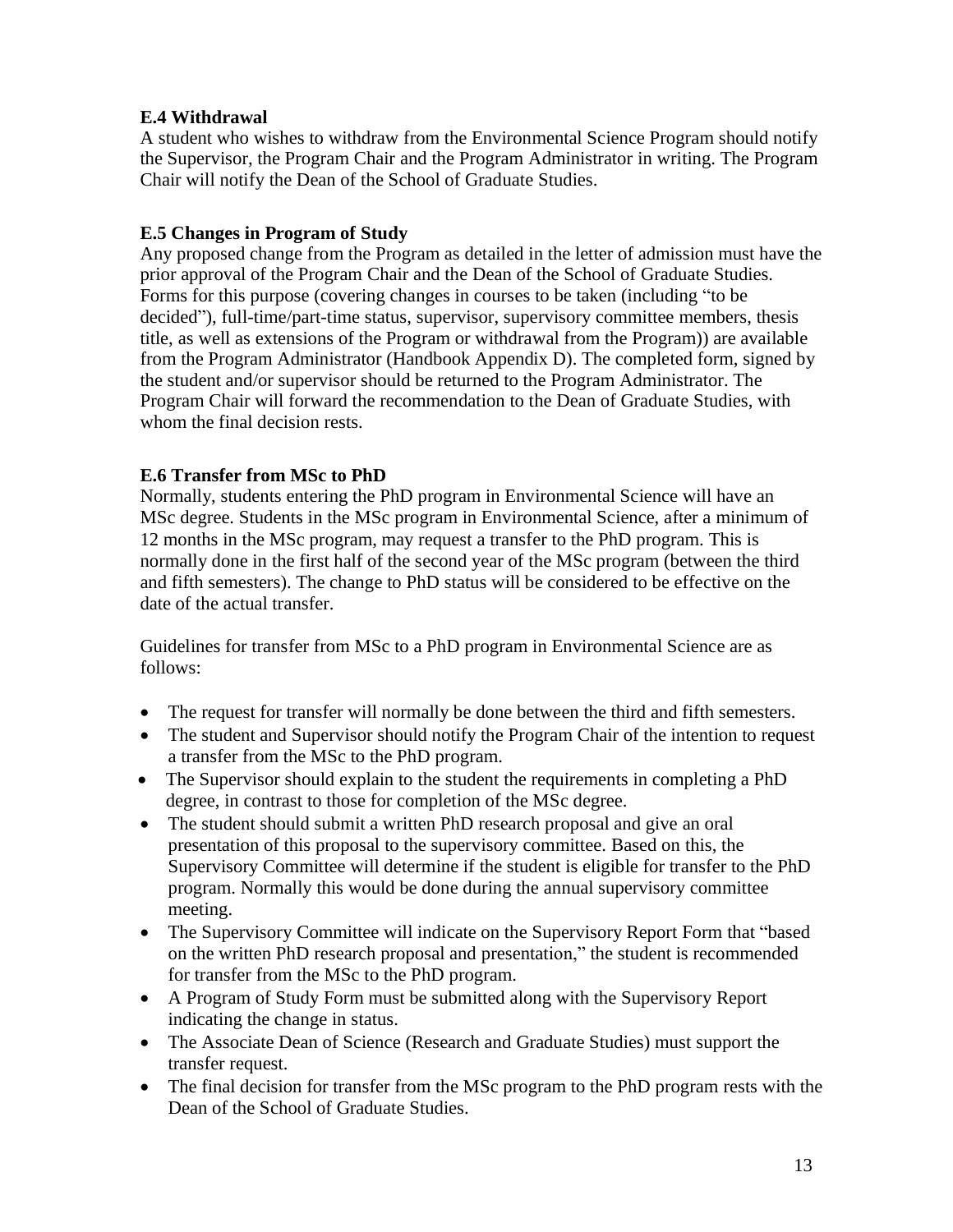### **E.7 Comprehensive examination procedure**

The comprehensive examination procedure for doctoral students in the Environmental Science Program is discussed in detail in Appendix B. The sub-discipline upon which the student will be examined is made known to the student in writing no later than three months prior to the examination.

Briefly, the comprehensive examination procedure is as follows:

- The student is assigned an essay topic related to their research specialization by the Comprehensive Examination Committee five weeks before the date the essay is required to be submitted to the Examination Committee. The student writes an essay which positions this topic within the larger context of interdisciplinary environmental science concepts and practices. Subsequently, the student orally presents the paper, followed by a question period on the paper.
- There is a second round of questioning by the Examination Committee, where the student demonstrates a mastery of the sub-discipline appropriate to their research area.

It is recommended that the comprehensive examination be held as soon as possible after the student completes the required courses, but no later than the end of the seventh semester of the student's doctoral program.

### **F. Environmental Science Program courses**

ENVS 6000 Environmental Science and Technology ENVS 6001 Earth and Ocean Systems ENVS 6002 Environmental Chemistry and Toxicology ENVS 6003 Applied Ecology ENVS 6004 Environmental Pollution and Mitigation (cross-listed as ENG 9601) ENVS 6007 Environmental Risk Assessment (cross-listed as ENG 9609) ENVS 6009 Environmental Science Project ENVS 6010 Seminar ENVS 6201-6210 Special Topics in Environmental Science ENVS 601W Work Term

### **G. Program faculty**

Professors involved in the Environmental Science Program at Memorial University include faculty members from the Faculty of Science (Departments of Biochemistry, Biology, Chemistry, Earth Sciences, Mathematics and Statistics, Ocean Sciences, Physics and Physical Oceanography and Psychology), the Faculty of Humanities and Social Sciences (Departments of Geography and Sociology), the Faculty of Engineering and Applied Science, the Faculty of Medicine, the Fisheries and Marine Institute, and Grenfell Campus (Corner Brook). Adjunct professors within these academic units can co-supervise graduate students.

Graduate students in the Environmental Science Program are encouraged to network with the **Canada Research Chairs** at Memorial University, especially with the chair holders in the research area of environment sustainability.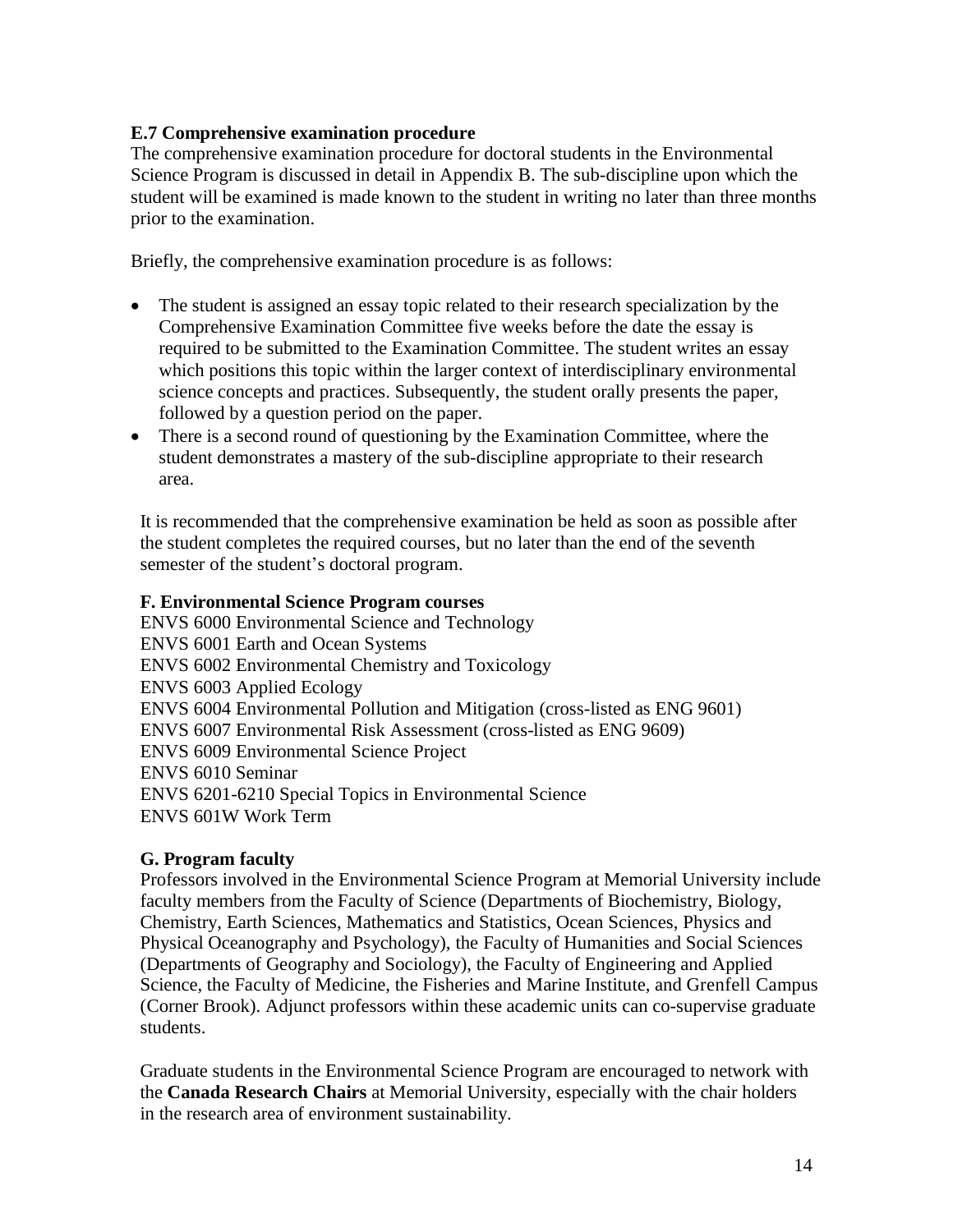**Faculty** currently associated with the Interdisciplinary Graduate Program in Environmental Sciences as thesis/project supervisors, are:

- A. Aksu (Earth Sciences, MUN)
- M.R. Anderson (Fisheries and Oceans Canada)
- T. Bell (Geography, MUN)
- N. Cadigan (Fisheries and Marine Institute, MUN)
- C.E. Campbell (Environmental Science, Grenfell Campus, MUN)
- N. Catto (Geography, MUN)
- B. Chen (Engineering and Applied Science, MUN)
- Q. Chen (Chemistry, MUN)
- R. Chuenpagdee (Geography, MUN)
- C. Coles (Engineering and Applied Science, MUN)
- B. deYoung (Physics and Physical Oceanography, MUN)
- E. Demirov (Physics and Physical Oceanography, MUN)
- R. Devillers (Geography, MUN)
- E. Edinger (Geography & Biology, MUN)
- B. Favaro (Fisheries and Marine Institute, MUN)
- J. Finnis (Geography, MUN)
- A. Foster (Math and Statistics, MUN)
- K. Gamperl (Ocean Sciences, MUN)
- R.S. Gregory (DFO)
- J. Hanchar (Earth Sciences, MUN)
- K. Hawboldt (Engineering and Applied Science, MUN)
- R. Helleur (Chemistry, MUN)
- L. Hermanutz (Biology, MUN)
- T. Husain (Engineering and Applied Science, MUN)
- A. Igamberdiev (Biology, MUN)
- F. Khan (Engineering and Applied Science, MUN)
- K. LeDez (Medicine, MUN)
- S.J. Leroux (Biology)
- M. Libiron (Geography, MUN)
- P. Marino (Biology, MUN)
- I. McGaw (Ocean Sciences, MUN)
- W. Montevecchi (Psychology, MUN)
- C. Parrish (Ocean Science, MUN)
- K. Poduska (Physics and Physical Oceanography, MUN)
- C. Purchase (Biology, MUN)
- H. Reader (Chemistry, MUN)
- M. Rise, (Ocean Sciences, MUN)
- K. Robert (Fisheries and Marine Institute, MUN)
- R. Rivkin (Ocean Sciences, MUN)
- D. Schneider (Ocean Sciences, MUN)
- P. Snelgrove (Ocean Sciences, MUN)
- L. Tarasov (Physics and Physical Oceanography, MUN)
- A. Unc (Environmental Science, Grenfell Campus, MUN)
- I. Warkentin (Environmental Science, Grenfell Campus, MUN)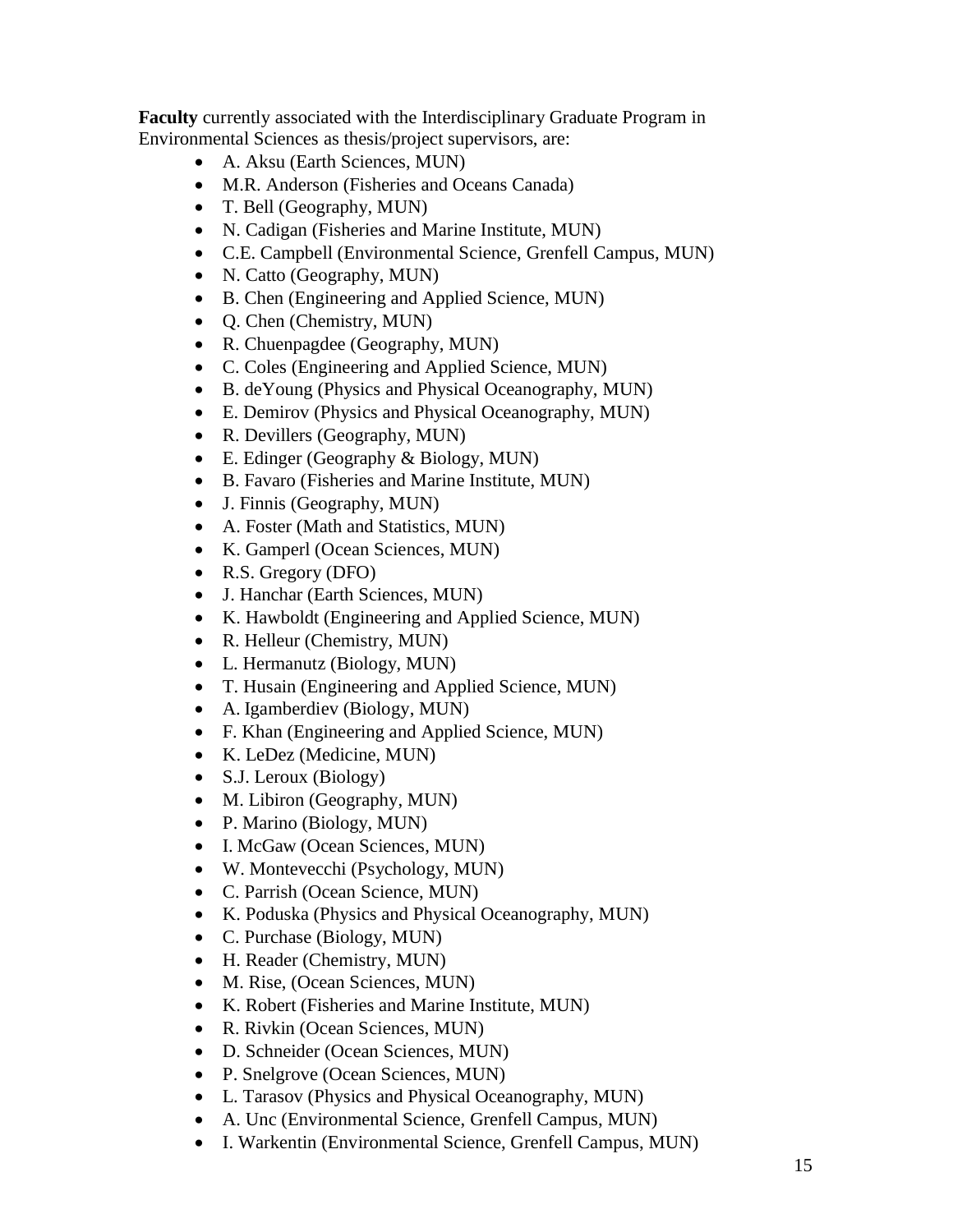- Y. Wiersma (Biology, MUN)
- P. Winger (Fisheries and Marine Institute, MUN)
- J. Wu (Sustainable Resource Management, Grenfell Campus, MUN)
- L. Zedel (Physics and Physical Oceanography, MUN)
- S. Ziegler (Earth Sciences, MUN)

## **H. Administration and oversight of the Program**

Overall responsibility for graduate studies at Memorial University lies with the Dean of the School of Graduate Studies. The **Academic Council** is a committee of the School of Graduate Studies with representation from all academic units, the Registrar's Office and the Graduate Student Union. The Academic Council is chaired by the **Dean of Graduate Studies** and oversees all business, academic and administrative matters related to graduate studies for the University. Academic Council approves regular course offerings for all the University graduate programs and approves all new Programs of Study. There are a number of sub-committees of Academic Council which deal with fellowships and awards, appeals, etc.

Academic and administrative support for the Environmental Science Program is provided through the **Office of the Dean of Science**. The Faculty of Science recognizes the intrinsic value of graduate programs that are interdisciplinary in nature. Interdisciplinary programs [\(http://www.mun.ca/science/graduate/interdisciplinary\)](http://www.mun.ca/science/graduate/interdisciplinary) facilitate collaboration and encourage students and faculty to think outside their own area of expertise.

# **H.1 Board of Study**

The Interdisciplinary Graduate Program in Environmental Science is managed by a **Board of Study**. The Board of Study through its **Chair** is responsible to the **Associate Dean of Science (Research and Graduate Studies)** for the quality, delivery and administration of the program. The Board makes all normal academic decisions, including those related to recommendations for admission of new students to the Program. The Board ensures that Supervisors and Supervisory Committees follow all appropriate [guidelines](https://www.mun.ca/sgs/responsibilities.pdf) for supervision of graduate students (with respect to holding regular meetings, ensuring deadlines are met, etc.)

# **H.2 Program Chair**

The **Program Chair** represents the Environmental Science Program in all academic matters concerning the School of Graduate Studies. All recommendations to the School of Graduate Studies (such as admission to the program, thesis examiners, comprehensive examiners, fellowships, awarding of the degree, course changes, etc.) are made on behalf of the **Associate Dean of Science (Research and Graduate Studies)** by the Program Chair. In addition, the Program Chair (or **delegate from the Board of Study**), will act as the chair for all PhD comprehensive examinations.

# **H.3 Program Administrato**r

Administration is provided by the **Program Administrator** in consultation with the Program Chair. The Program Administrator is responsible for enquiries about the Program and day-to-day management of the Program, including distributing information to students regarding registration, fees and funding, awards, course offerings, thesis submission, project report submission, and arrangements for thesis defense and comprehensive examination.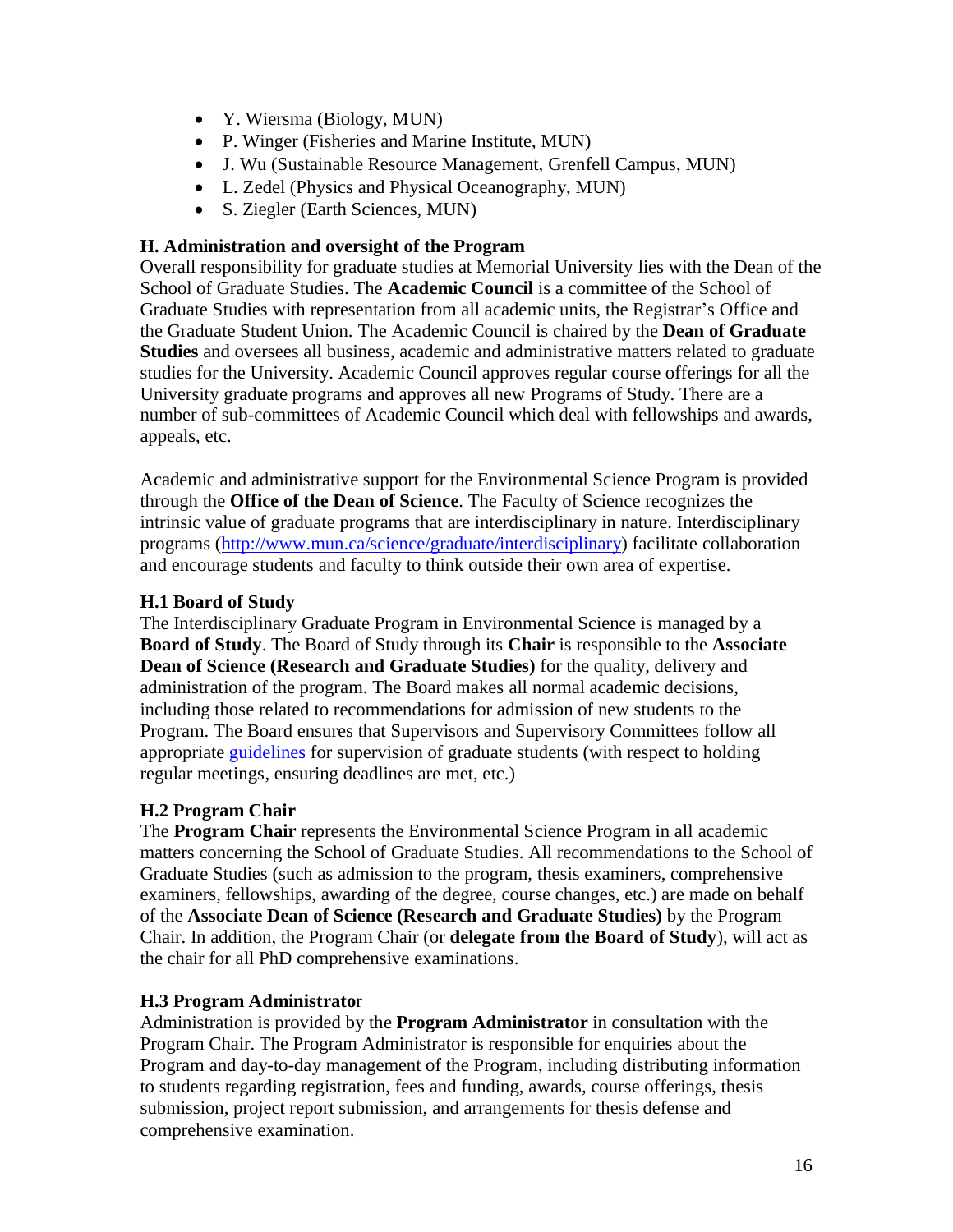## **H.4 Student Supervisory Committee**

Every graduate student in the Environmental Science Program must have a **Supervisor** at the time of acceptance into the program. It is the responsibility of the Supervisor, together with the graduate student, to identify other members of the Supervisory Committee.

Normally for PhD students, there are three members on this committee: the Supervisor plus two other faculty members. One committee member should be from outside the Supervisor's home Department. Normally for MSc students, the committee consists of the Supervisor and one other faculty member. Normally, MEnvSci students require only a Supervisor.

Members of the Supervisory Committee cannot be examiners of the MSc or PhD thesis submitted to the School of Graduate Studies. The Supervisor of a MEnvSci student serves as one of two reviewers of the project report submitted by the student for ENVS 6009.

Information on graduate student supervision is provided at [http://www.mun.ca/regoff/calendar/sectionNo=GRAD-0025.](http://www.mun.ca/regoff/calendar/sectionNo=GRAD-0025)

### The **function of the Supervisory Committee** is to:

- decide, in consultation with the student, the Program of Study
- guide the student in their research
- monitor the student's progress
- provide an Annual Supervisory Report (Handbook Appendix D)
- recommend any changes in the Program of Study (Handbook Appendix D)
- recommend the timing of the comprehensive examination
- read the thesis or report and complete forms required for thesis submission (Handbook Appendix D)

• recommend, confidentially, to the Dean of Graduate Studies, through the Program Chair, suitable members of the Thesis Examining Board.

Information on the appointment of graduate student supervisors is provided at: [http://www.mun.ca/sgs/grad\\_sup\\_guidelines.pdf](http://www.mun.ca/sgs/grad_sup_guidelines.pdf)

Responsibilities of Supervisors and Graduate Students is listed at: <http://www.mun.ca/sgs/responsibilities.pdf>

# **H.5 Annual Supervisory Report**

The University Calendar, at the URL

[http://www.mun.ca/regoff/calendar/sectionNo=GRAD-0025,](http://www.mun.ca/regoff/calendar/sectionNo=GRAD-0025) states that a Graduate Student Annual Progress and Supervisory Report form must be submitted to the School of Graduate Studies on an annual basis. Recommendations concerning continuation, amendment, or termination of a candidate's program, are sent to the Dean of Graduate Studies, who shall take appropriate action.

### **H.6 Advice to graduate students**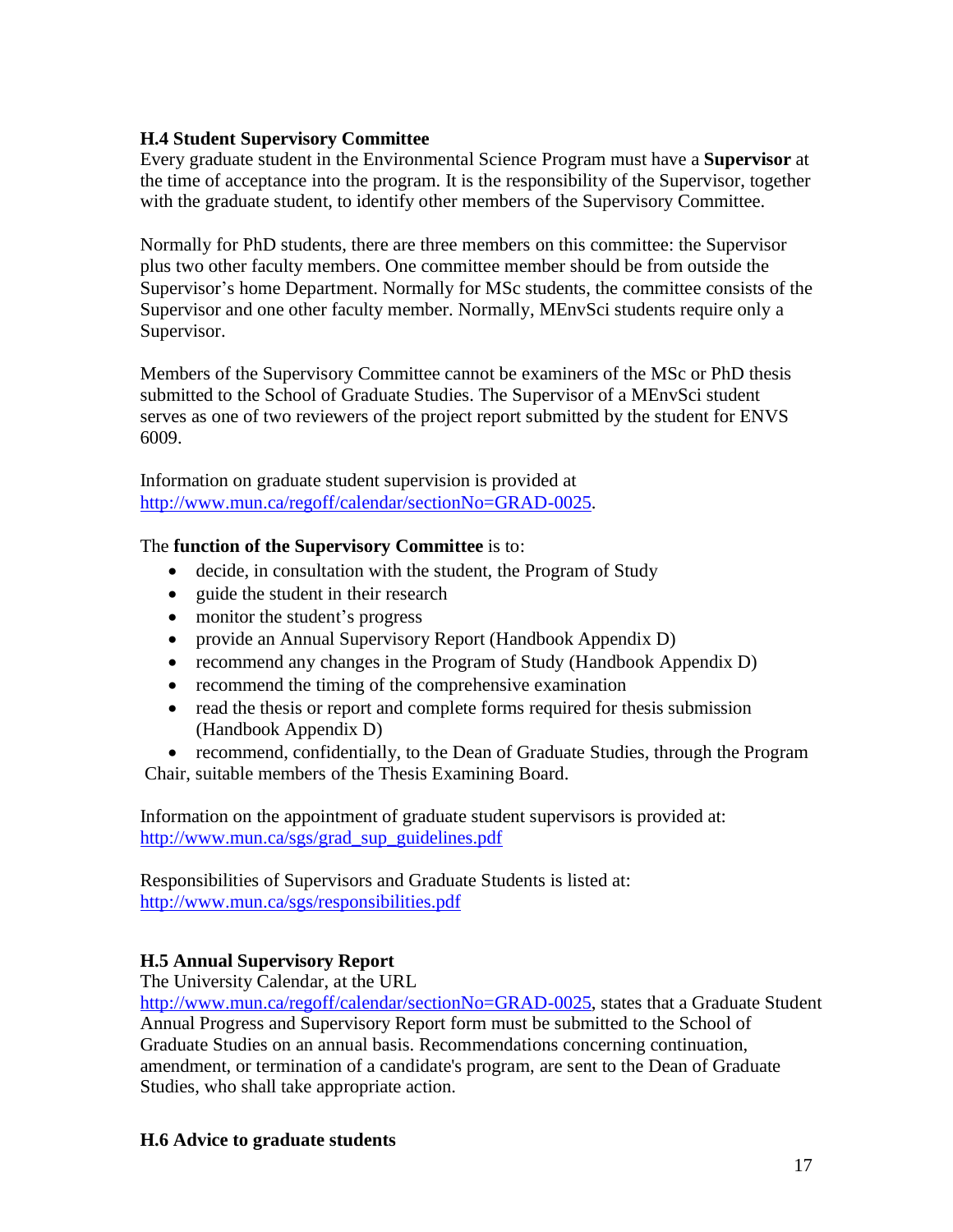Within the Environmental Science Program, graduate students can seek advice and guidance from their Supervisor and members of the Supervisory Committee. Questions and concerns about individual programs can be raised with the **Program Chair** and/or the **Associate Dean of Science (Research and Graduate Studies)**. Option B students should contact the Academic Staff Member in Co-operative Education for the Faculty of Science for information and advice on work terms.

In addition, the **Office of Student Life** [https://www.mun.ca/student/about-us/units-and](https://www.mun.ca/student/about-us/units-and-contacts/)[contacts/](https://www.mun.ca/student/about-us/units-and-contacts/) offers guidance, including counseling, health services. Services for international students are offered by the **International Student Advising Office** [http://www.mun.ca/isa/.](http://www.mun.ca/isa/)

### **H.7 Office Space for Environmental Science Graduate Students**

Study carrels for Environmental Science Program students who do not have office space in their supervisor's laboratory are available in the University-owned bungalow at 202 Elizabeth Avenue, on the southeast edge of the St. John's campus, [http://www.mun.ca/campus\\_map/index.php.](http://www.mun.ca/campus_map/index.php) Carrels have internet access. At 202 Elizabeth Avenue there is a meeting/lecture room and also kitchen facilities.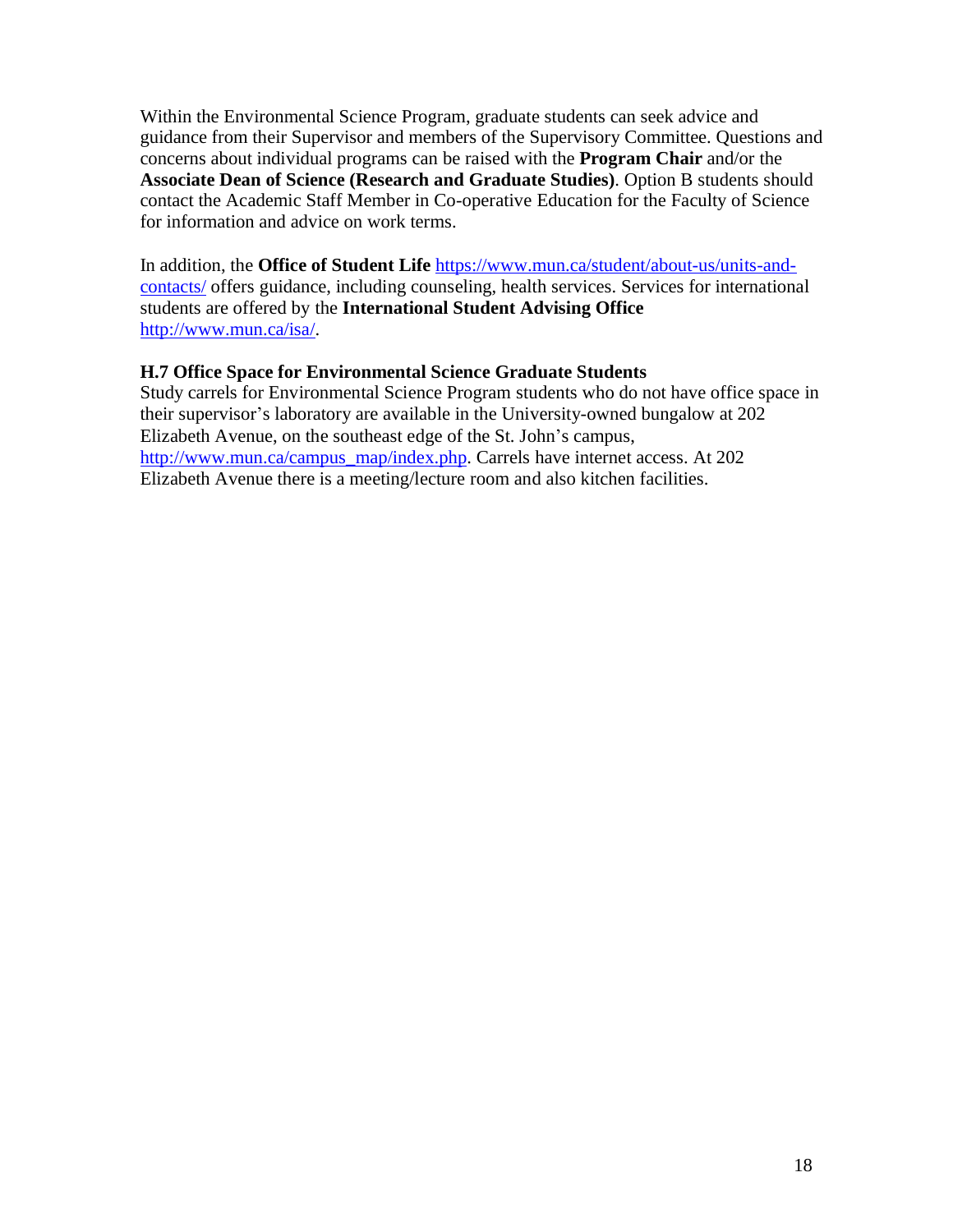### **Appendix A – Scholarships, Travel Funds and Convocation Awards**

#### **Appendix A.1 Scholarships available**

All graduate students (MEnvSci, MSc and PhD students) in the Environmental Science Program are encouraged to apply for external fellowships and scholarships.

It is the responsibility of the Supervisor and the graduate student to notify the Program Administrator that they wish to be considered for a scholarship or award, and to ensure that all the required documents are provided to the Office of the Dean of Science well in advance of the deadline. The following are only a few of the scholarships/awards that may be available to Environmental Science graduate students. Further information may be obtained from the Program Administrator and the School of Graduate Studies. For a listing of scholarships, bursaries and awards available and the appropriate deadlines, graduate students should consult the University Calendar website, or go to <http://www.mun.ca/sgs/current/scholarships/> for the School of Graduate Studies searchable database of awards and scholarships.

*F.A. Aldrich Alumni Graduate Scholarship* - These scholarships are awarded annually based on academic merit and need. Nominations will be made to the Dean of Science in May of each year. If a graduate student wishes to be considered for this award, all pertinent information should be submitted to the Program Administrator before mid-April.

*A.G. Hatcher Memorial Scholarship* - Three or more scholarships are awarded annually based on academic merit. Nominations are made to the Dean's Advisory Committee on Scholarships and Awards by early August and all required information should be received by the Program Administrator no later than mid-July. The scholarship can be held for one year only.

*School of Graduate Studies F. A. Aldrich Fellowship* - This is a university-wide competition open to all incoming full-time graduate students. The SGS deadline for application is about the third week of February and applications should be submitted to the Program Administrator by the end of the first week of February. Subject to certain restrictions, these fellowships are renewable for one year for PhD students. They are awarded for exceptional academic achievement.

*The Commander Peter G. Chance Scholarship -* The Maritime Awards Society of Canada (MASC) has established an annual scholarship tenable at Memorial University of Newfoundland. The successful candidate will be a Canadian citizen studying in a "maritime based" program at either the Masters or Doctoral level. Valued at a portion of the income on the endowment, this scholarship may, in some cases, may be renewed for a second year. It will be awarded by the Dean of Graduate Studies upon the recommendation of the Awards and Medals Committee.

*Geological Association of Canada Postgraduate Scholarship in Environmental Sciences* - Guidelines and applications are available from the School of Graduate Studies.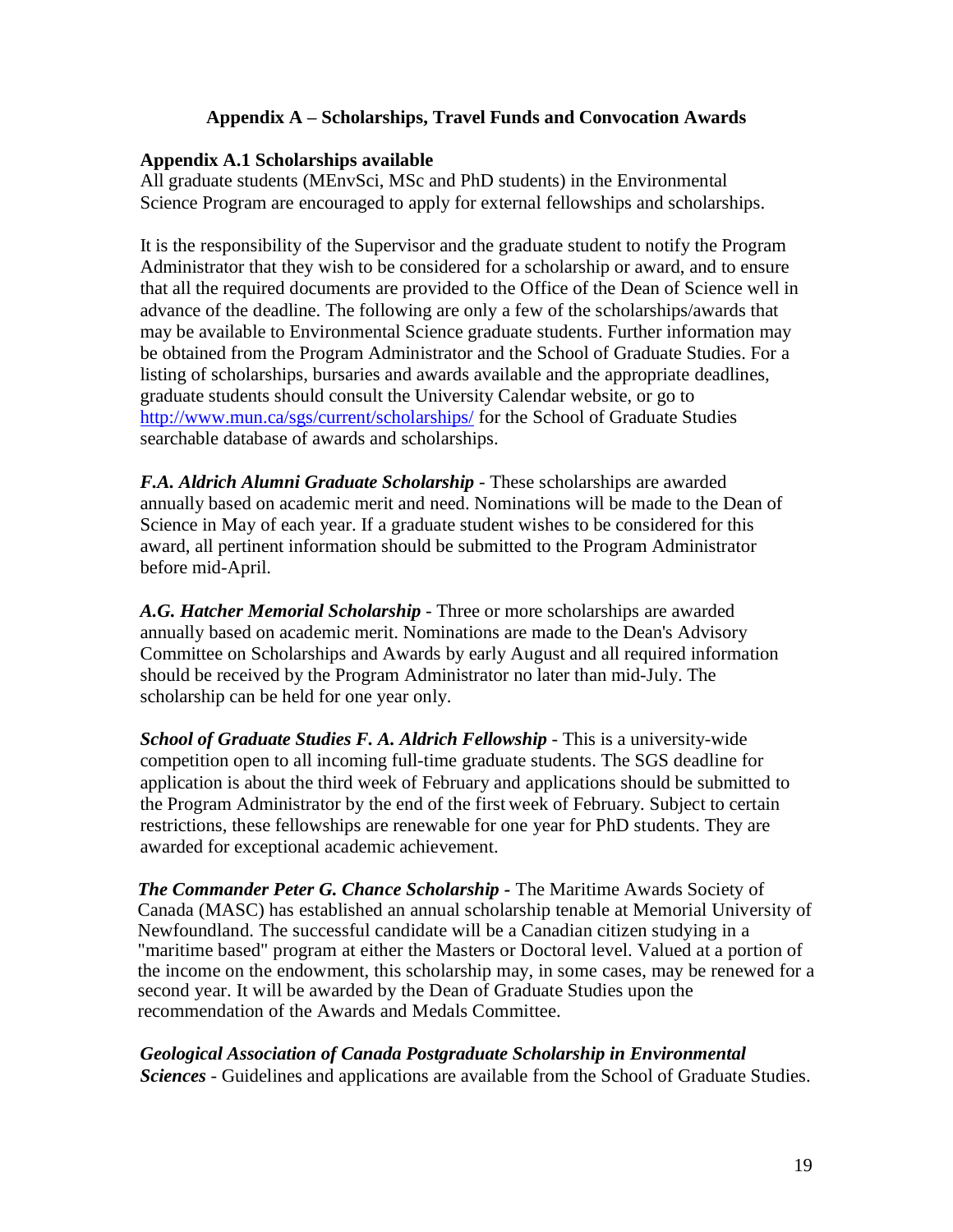*The Leslie Tuck-Avian Ecology Award* - This award is awarded based on a 500-word essay on the student's research and its relevance to avian ecology and ecosystem preservation in Newfoundland and Labrador.

*The George Weston Graduate Scholarships* - Two awards may be made annually to fulltime graduate students. One of these is given in the field of Marine Biology. Applicants must have been born in one of the Atlantic Provinces.

*Royal Bank Fellowship in Marine Studies* - The award is based on academic merit and is open to full-time graduate students in marine studies.

*[Natural Sciences and Engineering Research Council of Canada \(NSERC\)](https://www.canada.ca/en/science-engineering-research.html) [Postgraduate Scholarship/](https://www.canada.ca/en/science-engineering-research.html) Alexander Graham Bell Canada Graduate Scholarships-Master's/Doctoral Scholarship/ Industrial Postgraduate Scholarship* - The annual competition for these awards commences in the Fall semester of each year.

### *Dr. Joe Brown Graduate [Research Award in Aquatic](https://www.mun.ca/osc/graduate-program/Joe_Brown_Award.php) Ecology and Aquaculture -*

This award supports the research activities of a graduate student in the areas of aquatic ecology or aquaculture. Based on scholarly merit and quality of research, the award will be made by the Dean of the School of Graduate Studies upon recommendation from the Head of the Department of Ocean Science.

#### **Appendix A.2 Financial support for conference travel**

Full and part-time students may apply for funding for travel to meetings to present their research. Information is available at [https://www.mun.ca/sgs/current/funding/travel.php](https://www.mun.ca/student/about-us/units-and-contacts/)

- The School of Graduate Studies may provide funds for travel only once during a graduate student's program.
- The Graduate Student Union may provide funds for travel only once during a graduate student's program.
- Supervisors may allocate travel money from a research grant for a graduate student to attend meetings. Students in the Environmental Science program are eligible to receive travel support for conference presentations from the Department of their Supervisor, in the same manner as other graduate students in that Department.

#### **Appendix A.3 Prizes and medals awarded at convocation**

Convocation Medals and Awards are given at the Spring Convocation each year. However, students who graduated at the previous Fall Convocation will also be considered for these awards. The "scholarship year" is defined as May 1 to April 30. For a listing of prizes and awards at convocation, graduate students should consult the University Calendar website,

[http://www.mun.ca/regoff/calendar/sectionNo=SCHO-0695](http://www.mun.ca/regoff/calendar/sectionNo%3DSCHO-0695)

#### *The Moire A. Wadleigh Graduate Award for Excellence in Environmental Science* is awarded once per academic year. One award is to a student having completed the MEnvSci degree, another award is to a student having completed the MSc, and a third award is for a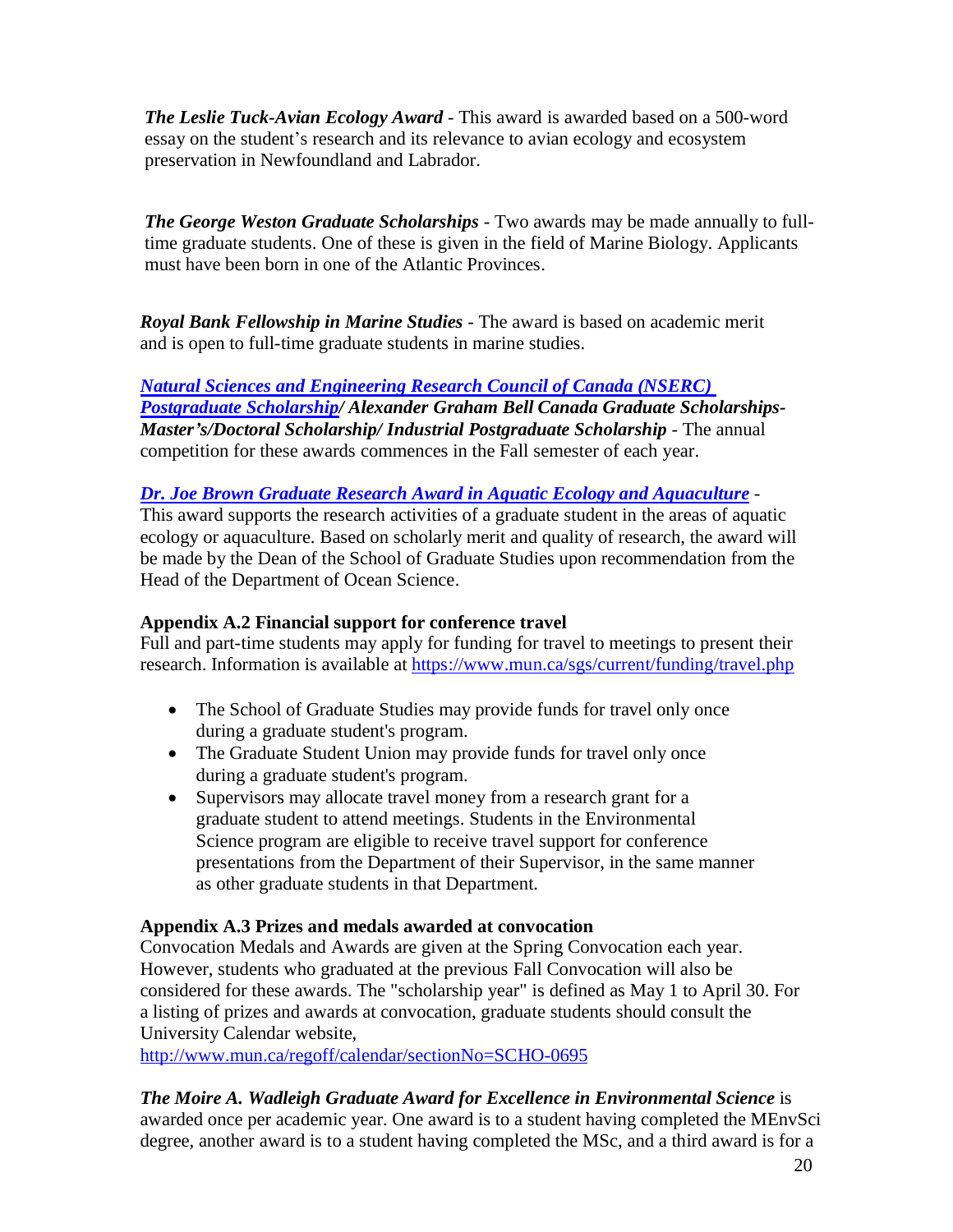student completing the PhD. Further information is provided at [http://www.mun.ca/science/graduate/interdisciplinary/envs/wadleigh\\_award.php](http://www.mun.ca/science/graduate/interdisciplinary/envs/wadleigh_award.php)

*Fellow of the School of Graduate Studies* - This title will be awarded to a graduate student based primarily on academic merit and will be indicated on the transcript. This title does not have a financial prize attached to it. The nominations are sent to the School of Graduate Studies by early April for the Spring Convocation, and any graduate student wishing to be considered must have all information to the Program Administrator no later than the end of the second week in March. The nominations for the Fall Convocation are sent to the School of Graduate Studies by early October, and any graduate student who wishes to be considered must have all information to the Program Administrator no later than the third week in September.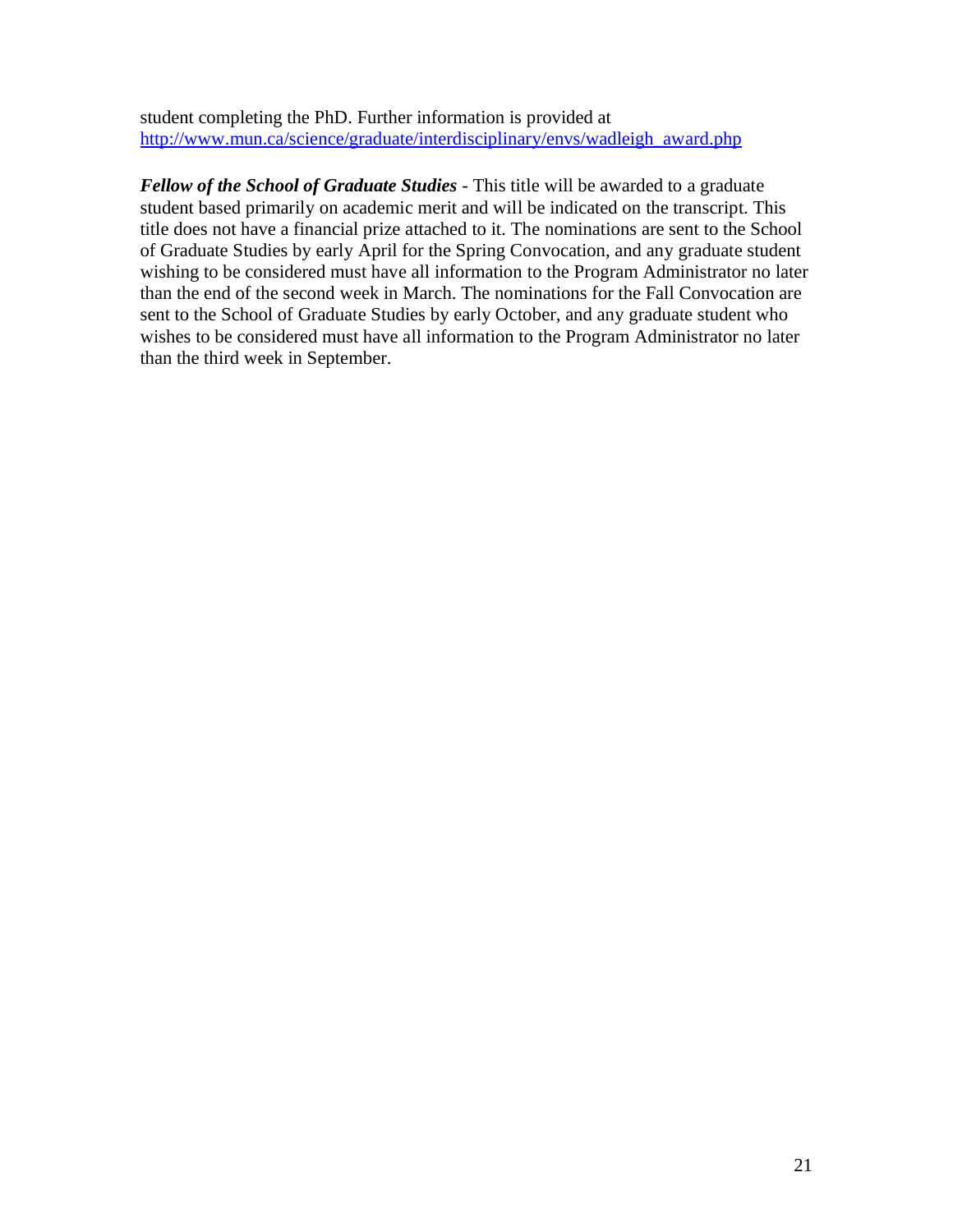#### **Appendix B: Detailed Comprehensive Examination Procedure**

The purpose of a doctoral program is to provide the student with the opportunity to gain a high degree of competence in conducting original research at an advanced level. This should result in a significant advance in knowledge in the **field of study**. The program of research should be aimed at completion within a four-year time span for a full-time student. A student successfully completing a PhD program should not only be a competent researcher in their field, but also be a person able to communicate and evaluate technical information. These latter skills can be acquired and demonstrated by attending and participating in various seminars, discussion groups, graduate courses, scientific meetings and undergraduate laboratory teaching.

MUN regulations require a PhD comprehensive examination to be completed by the end of the seventh semester of the student's program, <http://www.mun.ca/regoff/calendar/sectionNo=GRAD-0024>

The procedure shall be initiated by the Supervisor who shall notify the Program Chair, in writing, of the student's readiness. The PhD student will be examined upon a **subdiscipline** of the **field of study** in which the PhD student is conducting research. The **sub-discipline** is normally what is listed as the Area of Concentration on the Program of Study form filled out when the student was recommended for admission to the PhD Program (Handbook Appendix D). The **sub-discipline** upon which the PhD student will be examined should be made known to the student no later than three months prior to the examination.

#### **The Examination Committee**:

According to the regulations in the University Calendar, the number of voting members shall be an odd number. The examination committee will consist of five voting members. They are the Program Chair (or delegate from the Board of Study), the Supervisor, and three other members of which only one may be a member of the Supervisory Committee. A Co-Supervisor can serve as the other member of the Supervisory Committee on the examination committee. The Head of the Department of the Supervisor (or delegate) or another member of the Board of Study is normally invited to serve on the examination committee. The Supervisory Committee suggests three voting members for the Comprehensive Examination Committee by submitting the form, *Recommendation for PhD Comprehensive Examination Committee (*listed in Handbook Appendix D) to the Program Chair.

The Program Chair and the Board of Study reviews the suggestions. The Board of Study may recommend changes. Once approved, the recommended examiners' names are submitted to the Dean of Graduate Studies for appointment to the Comprehensive Examination Committee.

Once the Comprehensive Examination Committee is appointed, it shall meet and select an **essay topic** within the student's previously determined **sub-discipline**. The **essay topic** will generally be broad in scope and related to, but distinct from, the thesis research. The Examination Committee will submit the **essay topic** and the **subdiscipline** to the Program Chair, on the form, *Recommendation for PhD Comprehensive*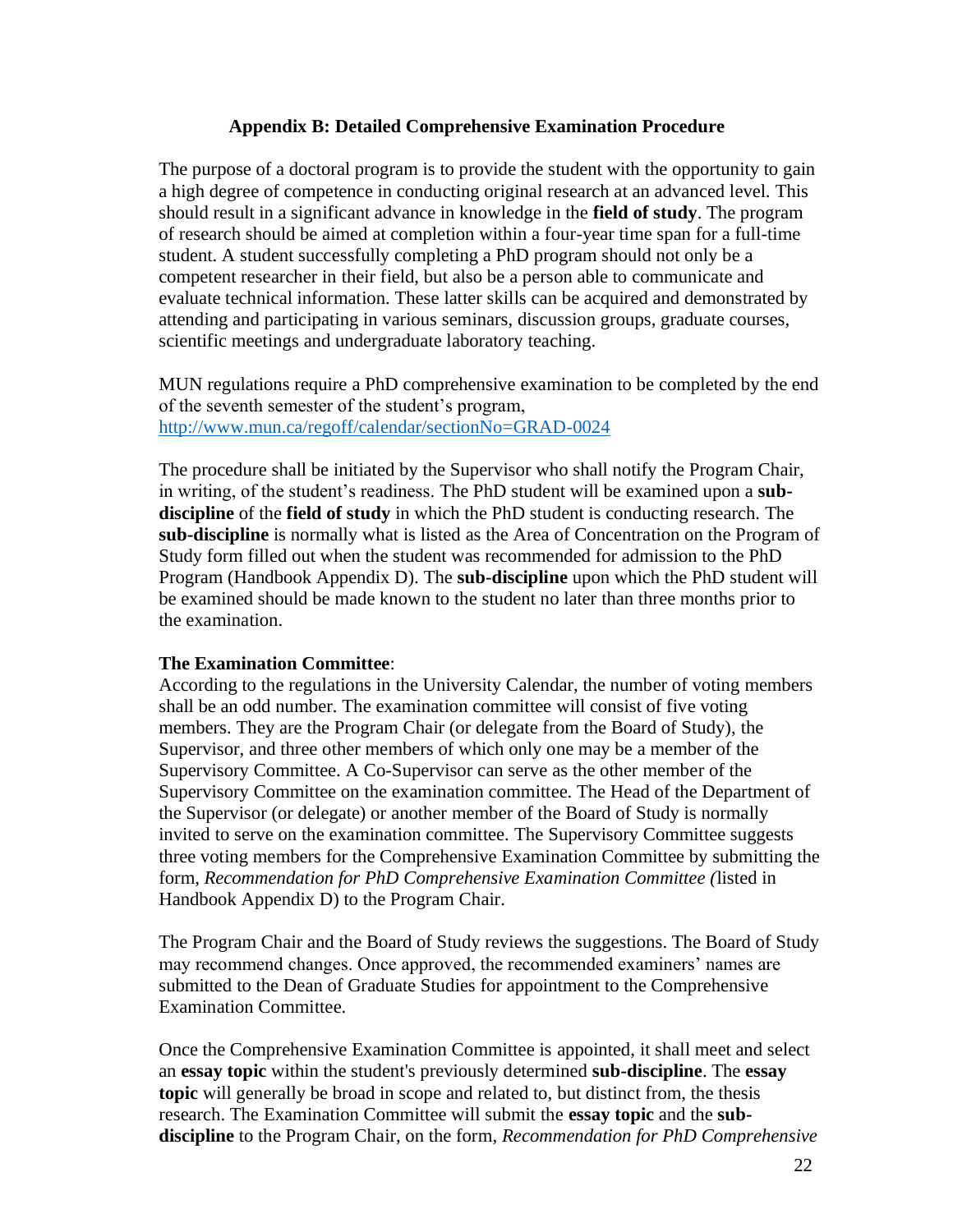*Examination Topic*, listed in Handbook Appendix D, for approval by the Board of Study.

During the meeting that determines the essay topic for the examination, the Examination Committee should also set a **date for the examination**. This date should be set with the following in mind:

a) two weeks should be allowed for the transmission of the form with the **essay topic** and the **sub-discipline** submitted by the Examination Committee to the Program Chair for the approval by the Board of Study.

b) the PhD student must be notified in writing of the **essay topic** five weeks before the **essay** is required to be submitted to the Examination Committee. The PhD student has five weeks to write the essay and then submit the paper to the Examination Committee.

c) the Comprehensive Examination will be conducted two weeks after the Examination Committee has received the **written essay**.

The student, upon receiving the **essay topic**, will prepare a **paper** on the essay topic. The **paper** should provide an integrative review and critical evaluation of the **topic**, including novel insights into the current state of knowledge and research needed to advance the **field of study**. The **paper** will be a maximum of 20 pages, exclusive of the References, Figures and Tables. The References, Figures and Tables should be appended at the end of the text. The entire **paper** shall be double-spaced in font of 12 cpi size type.

The **oral presentation** by the PhD student at the beginning of the Comprehensive Examination will be based on this **paper**. The PhD student shall submit a PDF of the **Essay** to the Program Administrator on the date assigned for submitting the paper (i.e., two weeks before the Comprehensive Examination date). The Program Administrator will distribute the paper to each of the five voting members of the Comprehensive Examination Committee. This **paper** is not graded; it is intended to inform the Comprehensive Examination Committee with regards to the approach the PhD student has taken toward discussing the **topic**.

#### **Format of the oral comprehensive examination**:

The aim of the comprehensive examination is to determine the PhD student's basic knowledge of the field in which he/she is working. Thus, the PhD student should prepare for the comprehensive examination by becoming familiar with the general concepts and techniques of the **field of study** and be prepared to critically discuss them during the examination.

The Program Chair (or delegate from the Board of Study) chairs the Comprehensive Exam. At the beginning of the examination, the student will present a **30-minute oral presentation** on the **assigned topic**. After the oral presentation, the student will be questioned by each Examiner on the **assigned topic**, lasting approximately 10 minutes per Examiner. All Examiners, having had the **written essay (the paper)** for two weeks, will have had an opportunity to develop appropriate questions for the PhD student.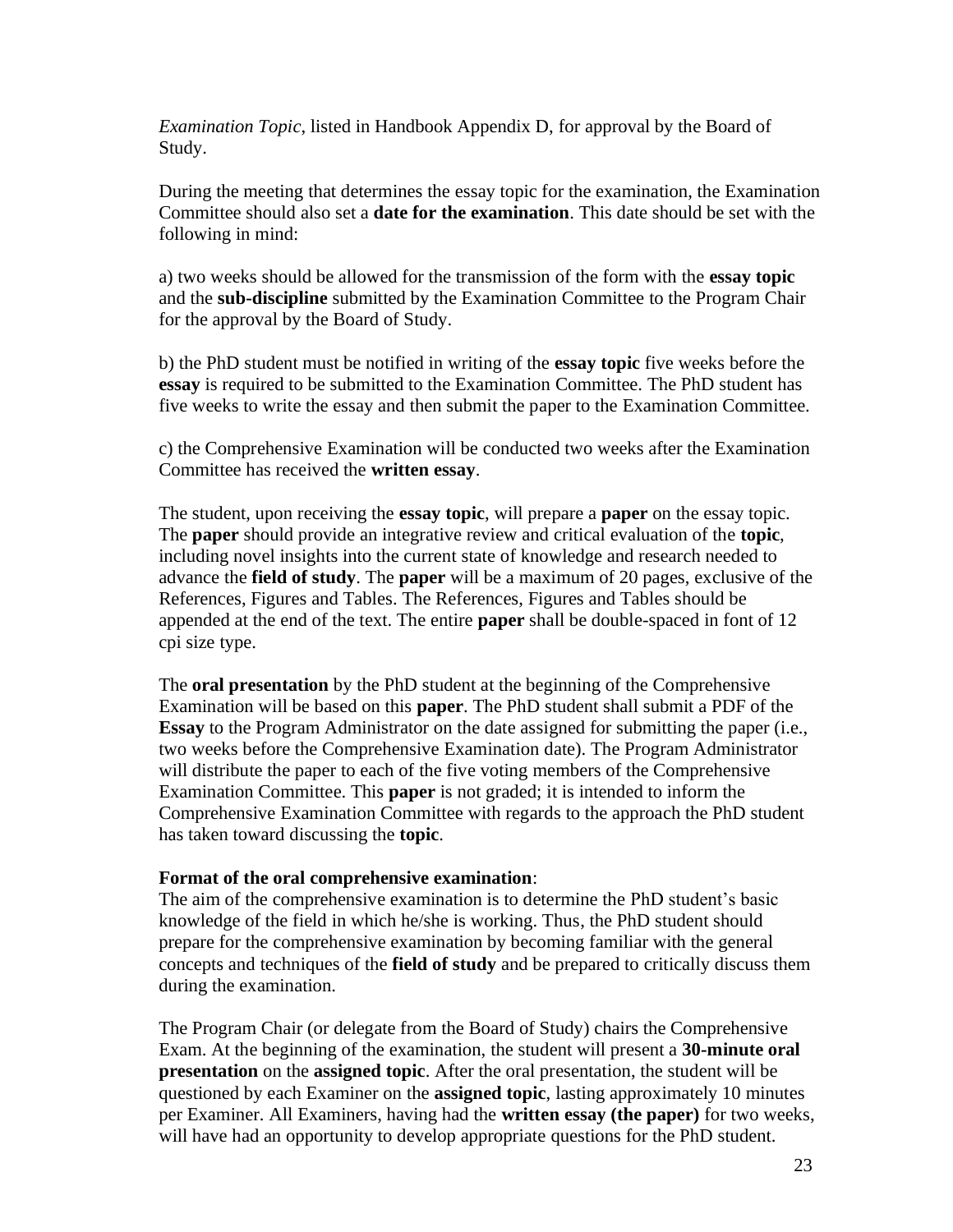Then a second round of questions will follow. Primarily this round will focus on the broader **sub-discipline** of the **field of study**. Again, there will be approximately 10 minutes allowed per Examiner. Any Examiner may ask to have an answer elaborated on, if it is felt clarification is needed. At the end of the question period the PhD student and the audience will leave the examination room while the Examiners discuss all facets of the examination and make their decision.

#### **Evaluation**:

The Comprehensive Examination Committee will evaluate the PhD student based on the three components of the examination: **written essay (the paper), oral presentation, and the question-and-answer period** following the oral presentation.

#### **Outcome of the Examination**:

In accordance with SGS Comprehensive Examinations [regulations,](https://www.mun.ca/regoff/calendar/sectionNo=GRAD-0024) the outcome of the examination can be any one of the following:

**i.** The PhD student has either passed or failed the Comprehensive Examination. A pass requires a majority vote by the voting members of the Examination Committee. **ii.** If failed, and it is the first examination, the Committee can decide whether the student may be re-examined. If outright failure is decided on the first examination, with no option for re-examination, this decision requires a unanimous vote.

**iii**. If passed, but a weakness is identified in a particular area of knowledge related to the sub-discipline, the Committee can recommend that the student undertake a course or directed-reading to bolster the student's knowledge in that area.

The results and subsequent action, if any, will be communicated to the Dean of Graduate Studies and the Supervisor, in writing, by the Chair of the Examination Committee. If re-examination (in total or in part) is required, it must take place not less than one month and no more than six months from the first examination. The student may be asked to redo the whole examination or only part of the examination. The student can be asked to review assigned literature and/or rewrite the paper. The nature of the re-examination will be communicated to the PhD student in writing.

The outcome of a re-examination is either pass or fail. This is decided by simple majority. If the result is fail, the student will withdraw from the doctoral program, as only one re-examination is permitted.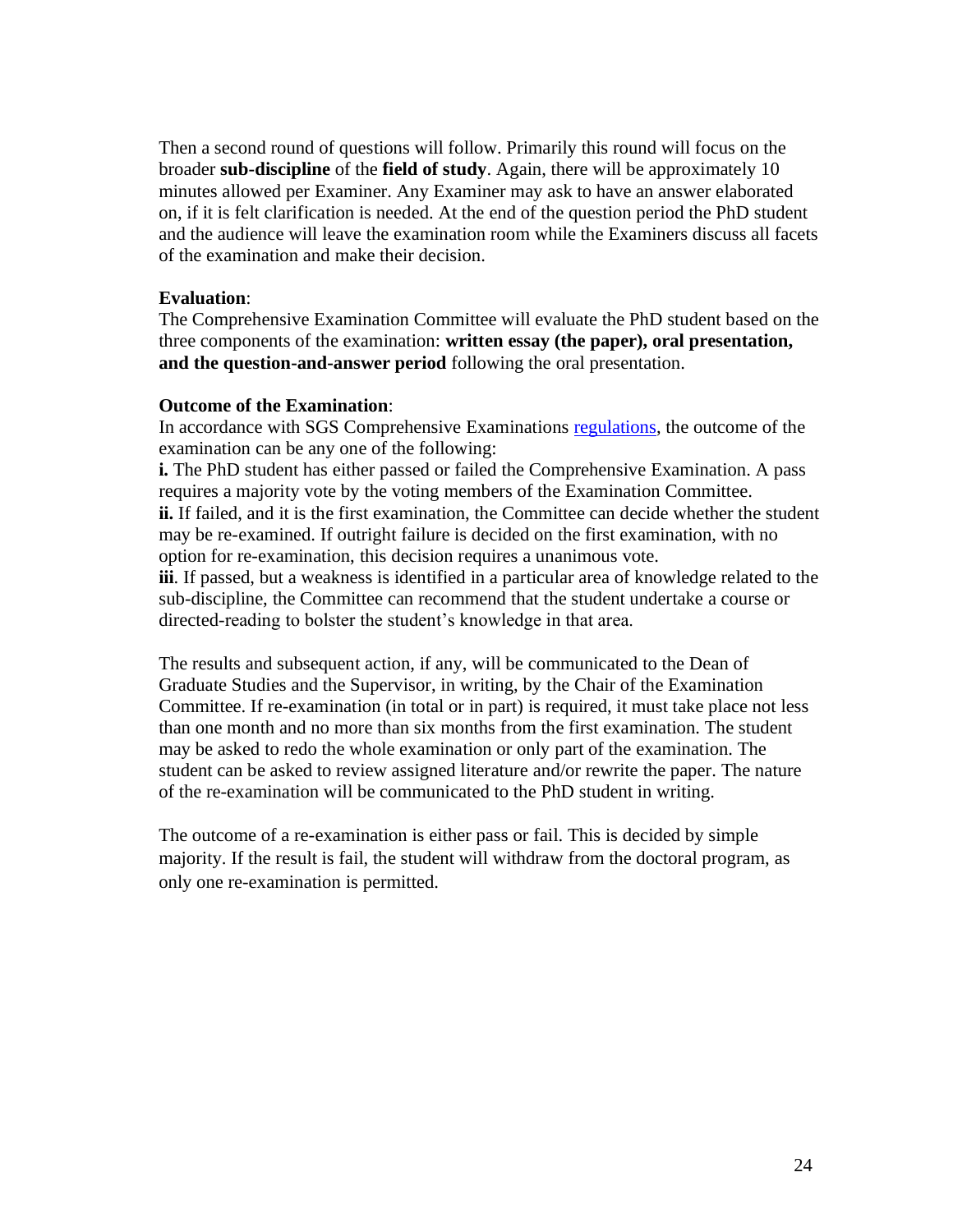#### **Appendix C - Submission of Thesis or Project Report, Review and Notification**

The guidelines for preparation of theses and project reports can be found at the School of Graduate Studies website,

[http://www.mun.ca/sgs/go/guid\\_policies/theses.php](http://www.mun.ca/sgs/go/guid_policies/theses.php)

The thesis or project report (electronic copy) and appropriate forms are submitted by the graduate student in the Environmental Science Program to the Program Administrator in the Office of the Dean of Science. All program requirements must be complete at the time the thesis is submitted to the School of Graduate Studies though the Office of the Dean of Science. The thesis will not be sent for examination until the Program requirements are complete.

Deadlines for submission for each semester for tuition liability are given in the University Calendar.

The examination of a thesis or project report is an "arm's length" process. Therefore, there should be no contact between the Supervisor or student and the Examiners while a thesis or project report is under examination. There are two examiners (either external or internal to the university) of an MSc thesis. There is one examiner of a project report besides the supervisor. There are three examiners (two internal and one external to the university) of a PhD thesis.

In advance of the submission of a thesis, the Supervisory Committee should submit, confidentially, the names (and contact information) of potential examiners to the Program Chair. Examiners must not have been involved in the research or in the preparation of the thesis. The Program Administrator will confirm the availability of the examiners. The Program Chair submits the names to the Dean of the School of Graduate Studies. The Dean appoints the examiners.

In advance of the submission, the thesis is to be read by the Supervisor and all members of the Supervisory Committee, as confirmed on the Supervisory Committee Approval Form [\(https://www.mun.ca/sgs/supervisory\\_approval\\_fill.pdf\)](https://www.mun.ca/sgs/supervisory_approval_fill.pdf).

The outcome of the review of the MSc or PhD thesis is sent from the School of Graduate Studies to the Program Chair, who notifies the student and the supervisor of the outcome. The possible outcomes of the thesis review are found in the University Calendar website, [http://www.mun.ca/regoff/calendar/sectionNo=GRAD-0026.](http://www.mun.ca/regoff/calendar/sectionNo=GRAD-0026)

Following corrections to the thesis, the final submission is made back to SGS though the website link of SGS.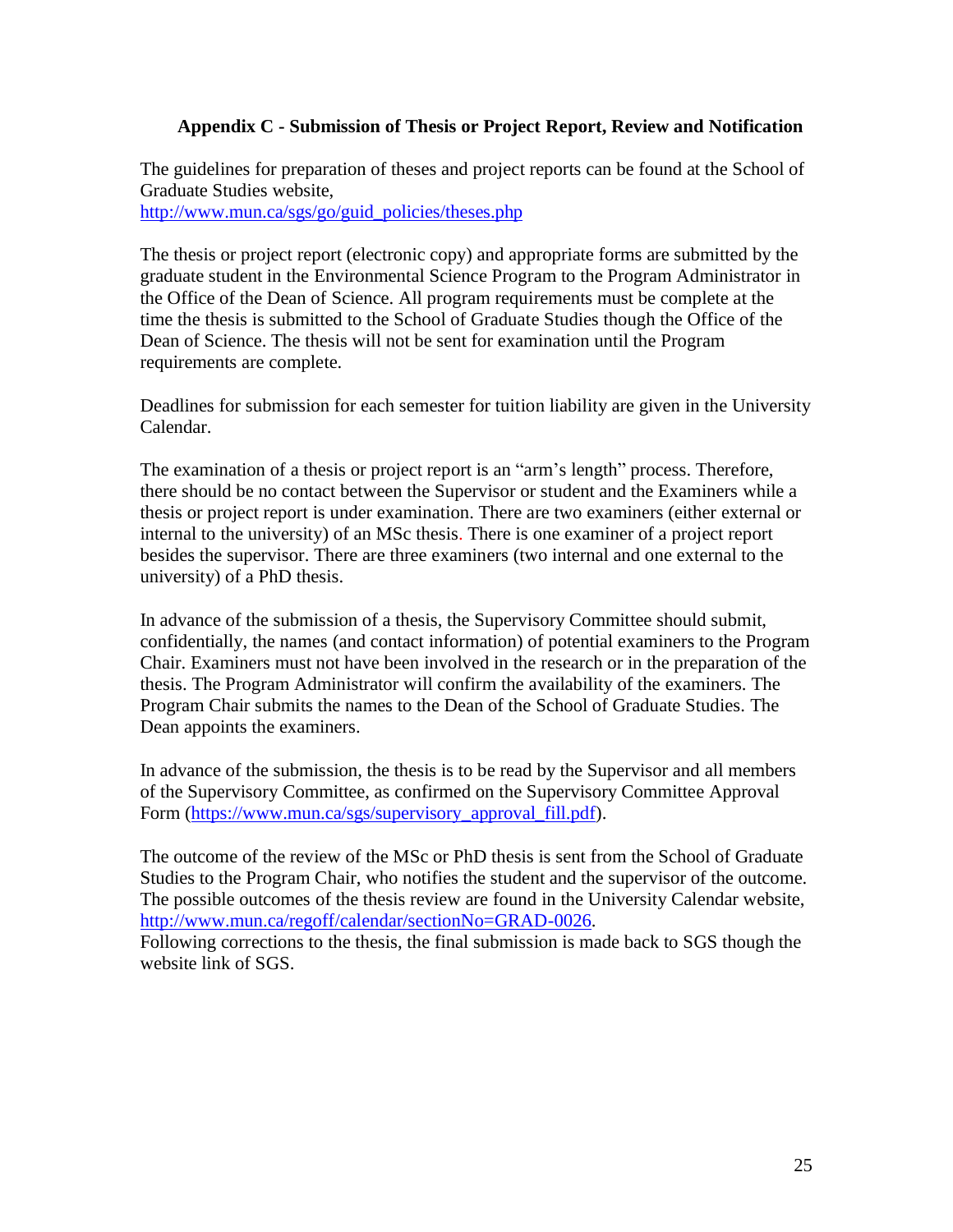The PhD thesis is first reviewed by the Examiners to determine if it is acceptable to proceed to the oral defense. This information is sent from the School of Graduate Studies to the Program Administrator, who notifies the student and the Supervisor of the outcome of the review. If the thesis is allowed to go forward to the oral defense, the Program Administrator arranges the date and time of the defense, in consultation with the Examiners and Supervisor. The PhD thesis may require corrections prior to proceeding to oral defense; the possible outcomes of the thesis review and procedures are found in the University Calendar website, [http://www.mun.ca/regoff/calendar/sectionNo=GRAD-0026.](http://www.mun.ca/regoff/calendar/sectionNo=GRAD-0026)

Final Submission of the thesis consists of the revised electronic copy and the Recommendation for the Award of Degree form, signed by the Supervisory Committee and Program Chair. The date these are received by SGS is the date that completion of all Program requirements has been met.

#### **University Convocation**

Only students who have completed all the requirements of their Program of Study are permitted to proceed to Convocation. Convocation is held in the Fall (October) and in the Spring (May). Students expecting to graduate at any particular convocation must apply to graduate through the Student Self-Service by the deadline set by the Registrar and noted in the University Diary.